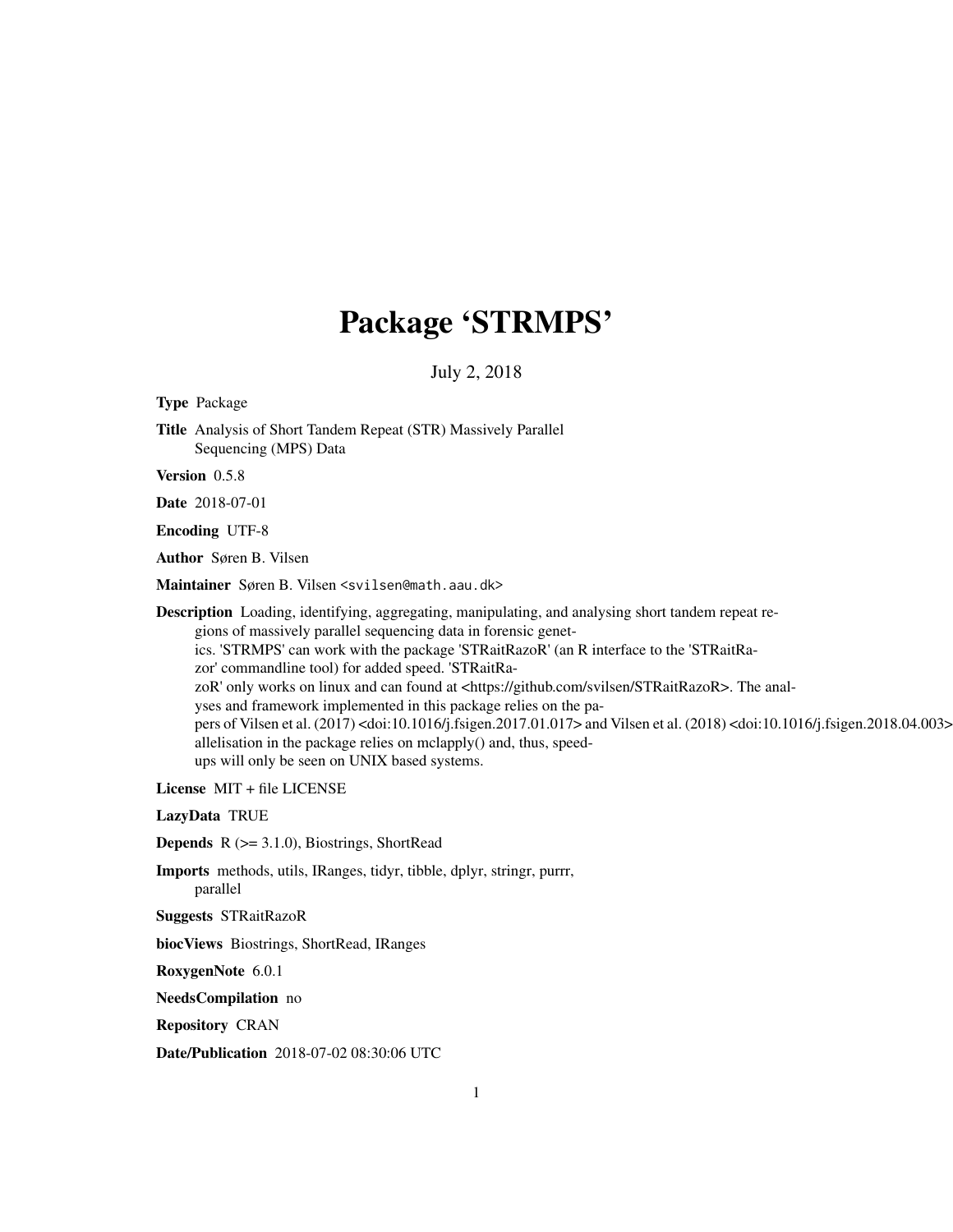# R topics documented:

|                                                              | 3              |
|--------------------------------------------------------------|----------------|
|                                                              | $\overline{4}$ |
|                                                              | $\overline{4}$ |
|                                                              | $\overline{4}$ |
|                                                              | $\overline{4}$ |
|                                                              | 5              |
|                                                              | 5              |
|                                                              | 6              |
|                                                              | $\overline{7}$ |
|                                                              | $\overline{7}$ |
|                                                              | 8              |
|                                                              | 8              |
|                                                              | 9              |
|                                                              | <b>10</b>      |
|                                                              | <sup>11</sup>  |
|                                                              |                |
|                                                              |                |
|                                                              |                |
|                                                              |                |
|                                                              |                |
|                                                              |                |
|                                                              |                |
| mergeGenotypeStringCoverage,genotypeIdentifiedList-method 18 |                |
|                                                              |                |
| mergeNoiseStringCoverage,noiseIdentifiedList-method 20       |                |
|                                                              |                |
|                                                              |                |
|                                                              |                |
|                                                              |                |
|                                                              |                |
|                                                              |                |
|                                                              |                |
|                                                              |                |
| stringCoverage, extractedReadsListNonCombined-method 26      |                |
| stringCoverage,extractedReadsListReverseComplement-method 27 |                |
|                                                              |                |
|                                                              |                |
|                                                              | 29             |
|                                                              | 29             |
|                                                              | 30             |
|                                                              | 30             |
|                                                              | 30             |
|                                                              | 31             |
|                                                              | 32             |
|                                                              | 32             |
|                                                              |                |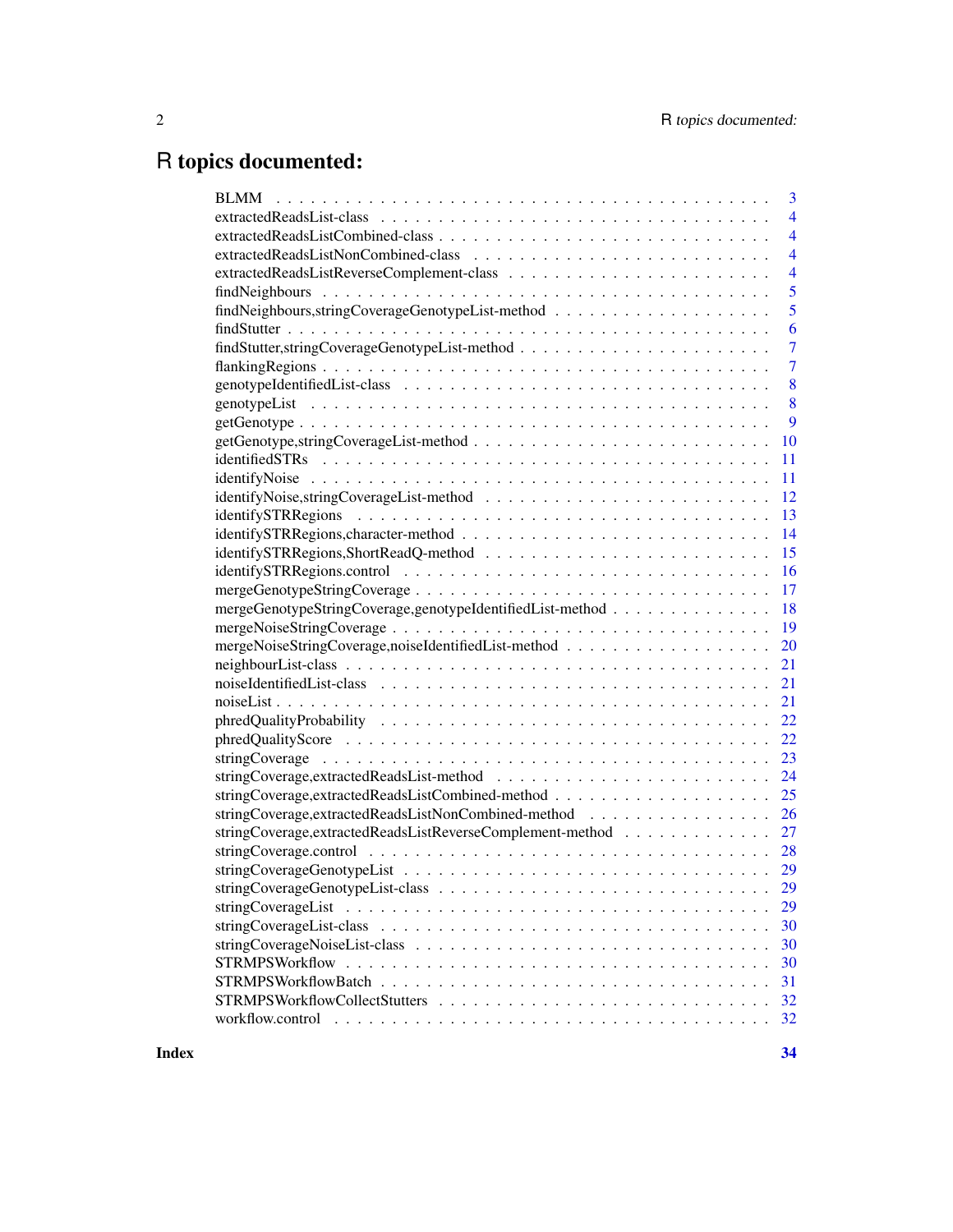# <span id="page-2-0"></span>Description

Given a motif length and a string it finds the blocks of the string.

## Usage

 $BLMM(s, motifLength = 4, returnType = "numeric")$ 

## Arguments

| -S          | a string of either class: 'character' or 'DNAString'.                                                                         |
|-------------|-------------------------------------------------------------------------------------------------------------------------------|
| motifLength | the known motif length of the STR region.                                                                                     |
| returnType  | the type of return wanted. Takes three values 'numeric', 'string', or 'fullList' (or<br>any other combination cased letters). |

## Details

If returnType is 'numeric', the function returns the numeric value of the LUS. If returnType is instead chosen as 'string', the function returns "[AATG]x" i.e. the motif, AATG, is repeated 'x' times. Lastly if the returnType is set to fullList, the function returns a list of data.frames containing every possible repeat structure their start and the numeric value of the repeat unit length.

#### Value

Depending on returnType it return an object of class 'numeric', 'string', or 'fulllist'.

```
# Creating compound string 's'
stretch1 = paste0(rep("AATG", 10), collapse = "")
stretch2 = paste@(rep("ATCG", 4), collapse = "")s = paste0(stretch1, stretch2)
# Return BLMM only
BLMM(s, motifLength = 4, returnType = "numeric")# Return BLMM and motif of stretch
BLMM(s, motifLength = 4, returnType = "string")
# Return all blocks of 's'
BLMM(s, motifLength = 4, returnType = "fulllist")
```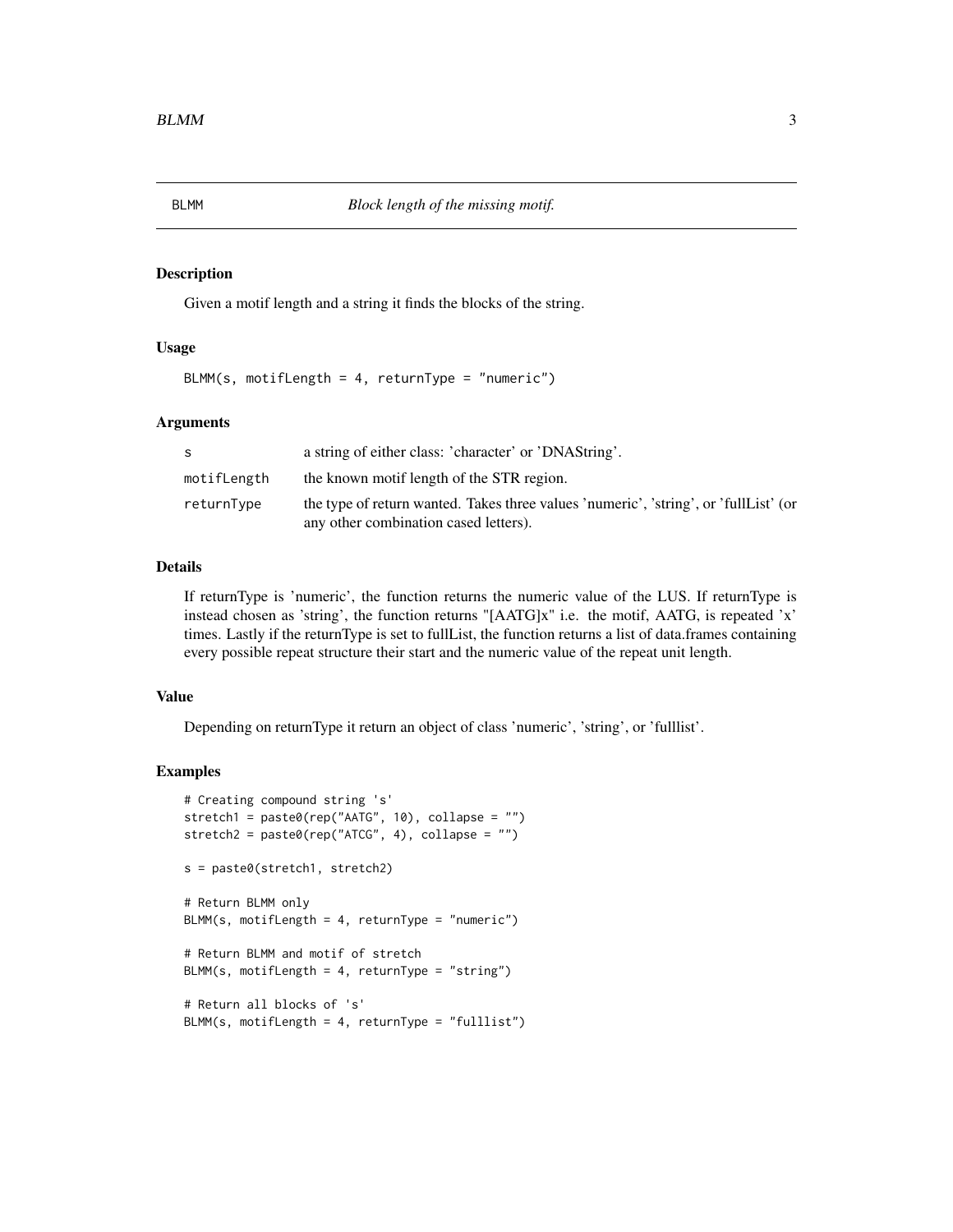<span id="page-3-0"></span>extractedReadsList-class

*Extract STR region information*

#### Description

Identifies the marker of the read using flanking regions and trims the read to include what is between the flanking regions.

extractedReadsListCombined-class *Combined extract STR region information.*

# Description

Identifies the marker of the read for both the provided and reverse complement flanking regions. The resulting lists are then combined into a single list.

extractedReadsListNonCombined-class *Combined extract STR region information.*

# Description

Identifies the marker of the read for both the provided and reverse complement flanking regions.

extractedReadsListReverseComplement-class *Extract STR region information of the reverse complement DNA strand.*

# Description

Identifies the marker of the read using reverse complement flanking regions and trims the read to include what is between the flanking regions.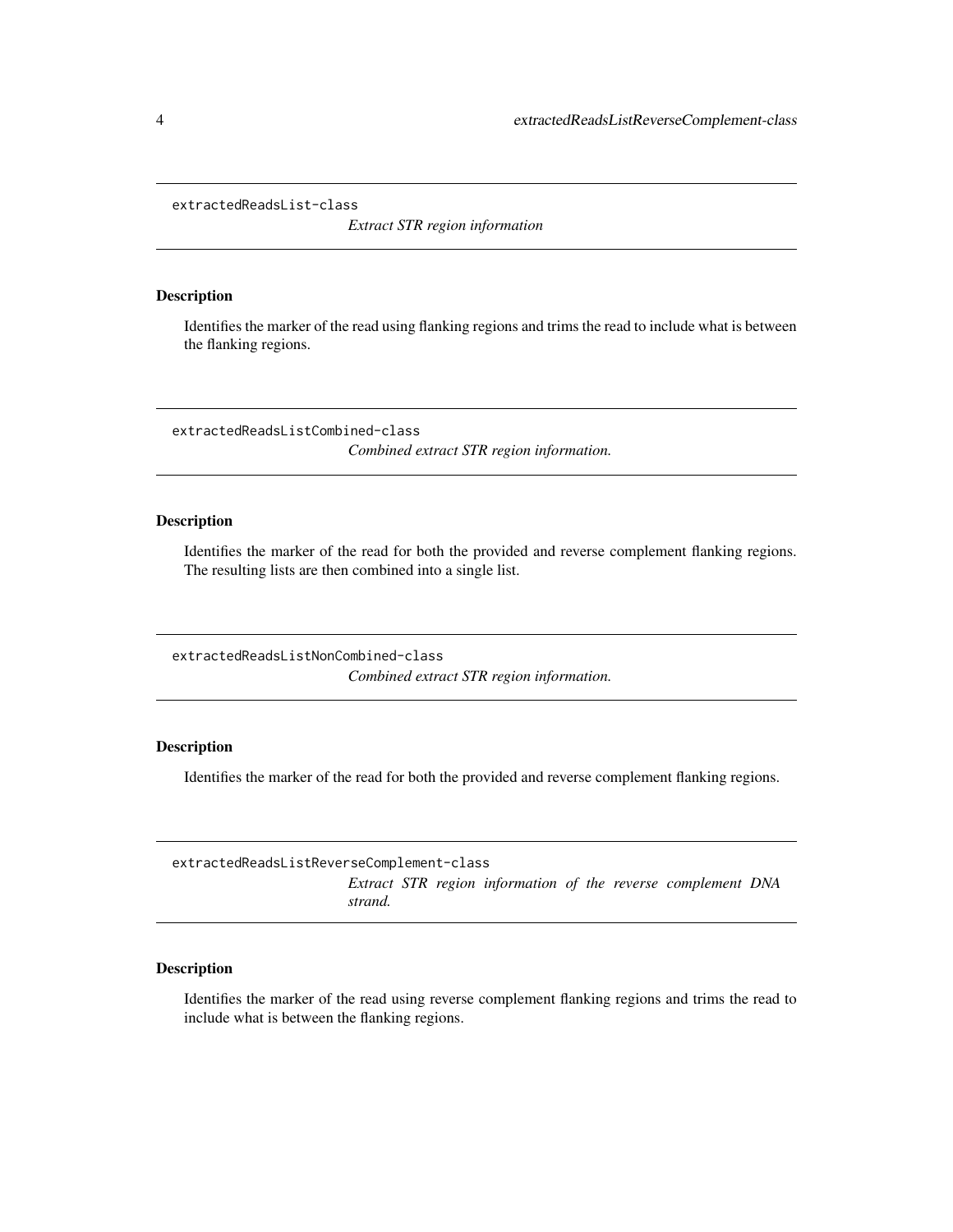<span id="page-4-0"></span>findNeighbours *Find neighbours*

# Description

Generic function for finding neighbouring strings, given identified alleles.

#### Usage

```
findNeighbours(stringCoverageGenotypeListObject, searchDirection,
  trace = FALSE)
```
## Arguments

stringCoverageGenotypeListObject

A [stringCoverageGenotypeList-class](#page-28-1) object.

searchDirection

The direction to search for neighbouring strings. Default is -1, indicating a search for '-1' stutters.

trace Should a trace be shown?

#### Value

A 'neighbourList' with the neighbouring strings, in the specified direction, for the identified allele regions.

findNeighbours,stringCoverageGenotypeList-method *Find neighbours*

# Description

Generic function for finding neighbouring strings, given identified alleles.

# Usage

```
## S4 method for signature 'stringCoverageGenotypeList'
findNeighbours(stringCoverageGenotypeListObject,
  searchDirection = -1, trace = FALSE)
```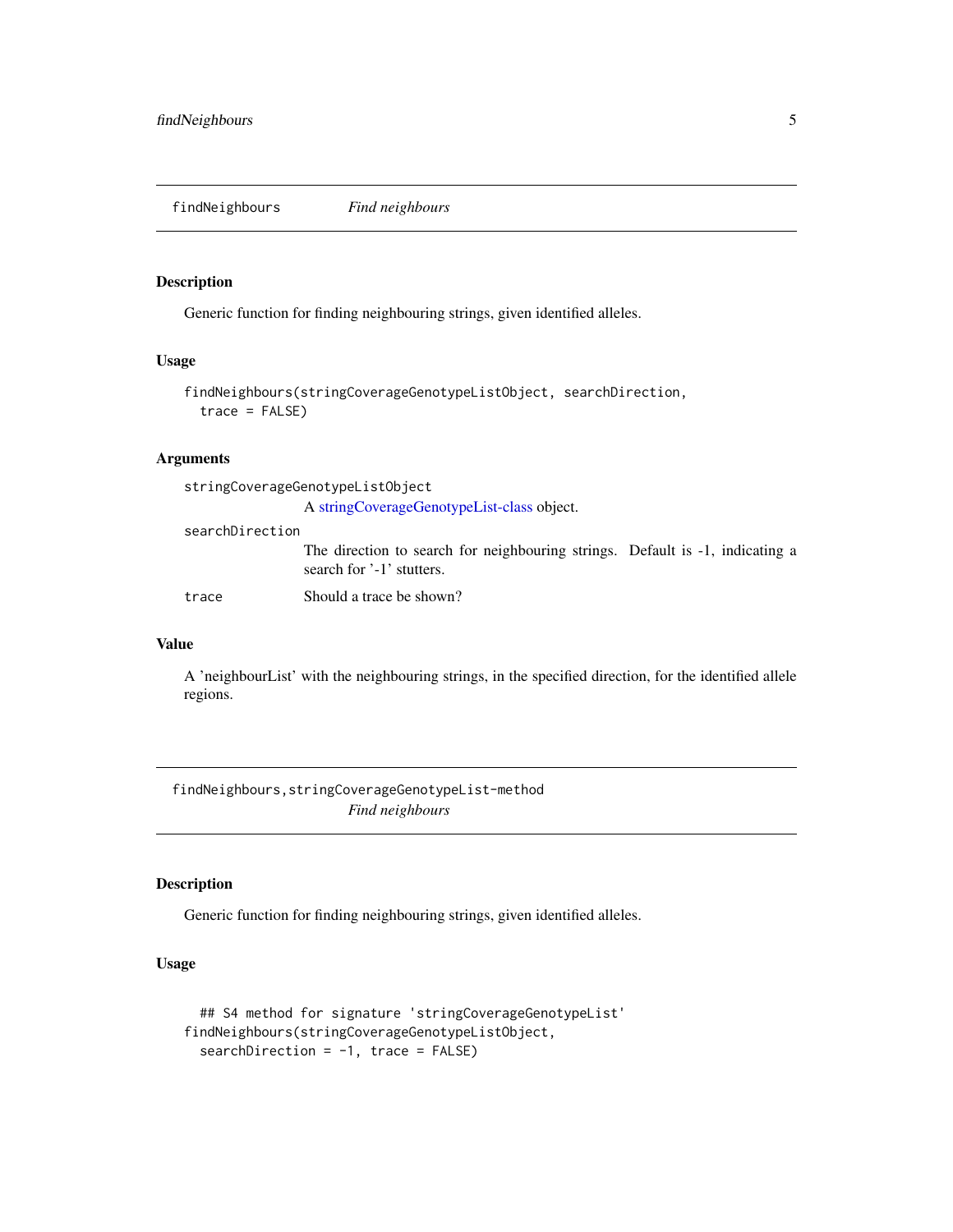# <span id="page-5-0"></span>Arguments

|                 | stringCoverageGenotypeListObject                                                                           |  |
|-----------------|------------------------------------------------------------------------------------------------------------|--|
|                 | A stringCoverageGenotypeList-class object.                                                                 |  |
| searchDirection |                                                                                                            |  |
|                 | The direction to search for neighbouring strings. Default is -1, indicating a<br>search for '-1' stutters. |  |
| trace           | Should a trace be shown?                                                                                   |  |

# Value

A 'neighbourList' with the neighbouring strings, in the specified direction, for the identified allele regions.

| findStutter | <b>Find stutters</b> |  |
|-------------|----------------------|--|
|             |                      |  |

# Description

Given identified alleles it search for '-1' stutters of the alleles.

# Usage

```
findStutter(stringCoverageGenotypeListObject, trace = FALSE)
```
# Arguments

| stringCoverageGenotypeListObject |                                            |  |
|----------------------------------|--------------------------------------------|--|
|                                  | A stringCoverageGenotypeList-class object. |  |
| trace                            | Should a trace be shown?                   |  |

# Value

A 'neighbourList' with the stutter strings for the identified allele regions.

```
# The object returned by merging a stringCoverageList-Object
# and a genotypeList-Object.
data("stringCoverageGenotypeList")
stutterList <- findStutter(stringCoverageGenotypeList)
stutterTibble <- subset(do.call("rbind", stutterList), !is.na(Genotype))
stutterTibble$BlockLengthMissingMotif
stutterTibble$NeighbourRatio
```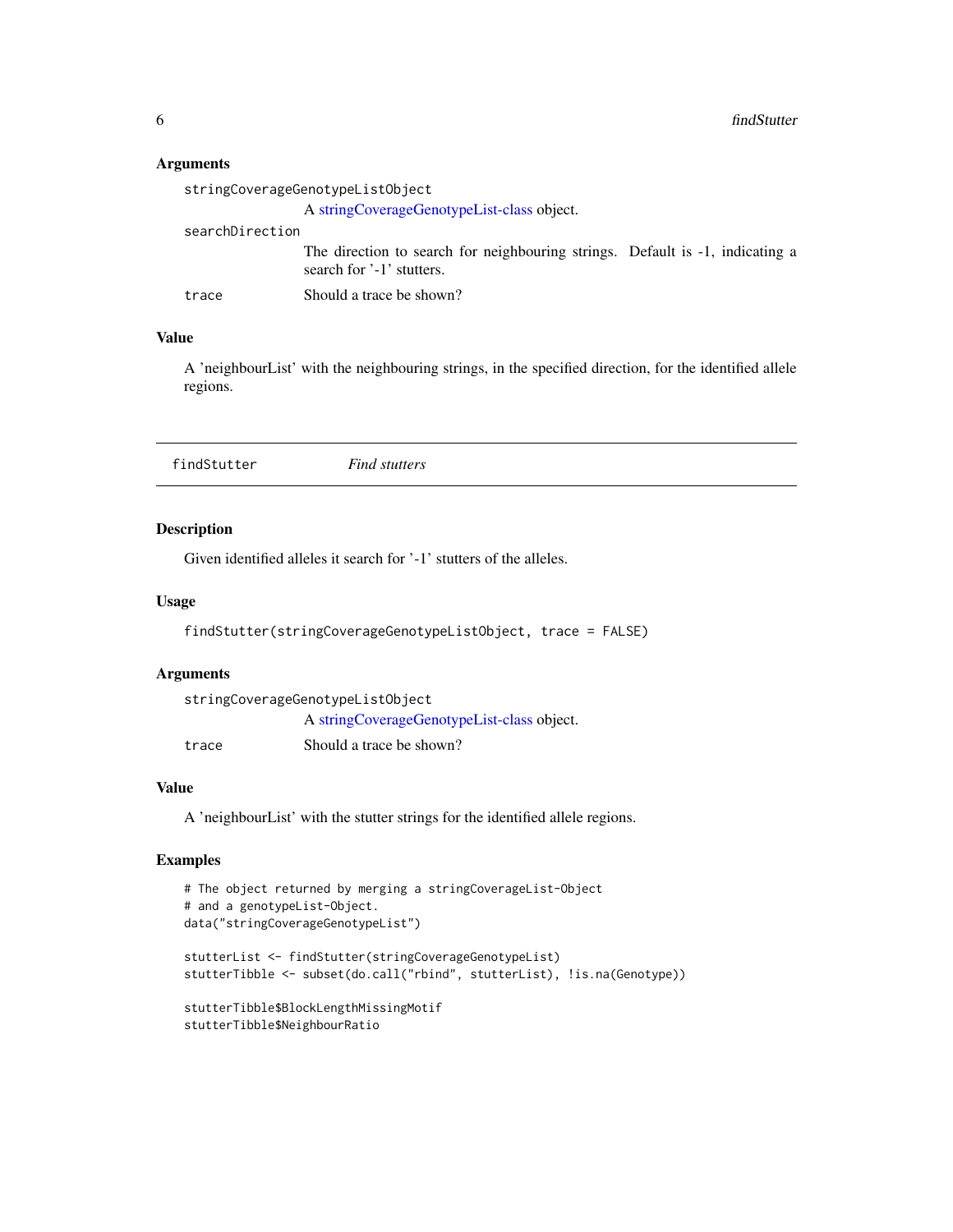<span id="page-6-0"></span>findStutter,stringCoverageGenotypeList-method *Find stutters*

# Description

Given identified alleles it search for '-1' stutters of the alleles.

# Usage

```
## S4 method for signature 'stringCoverageGenotypeList'
findStutter(stringCoverageGenotypeListObject,
  trace = FALSE)
```
# Arguments

| stringCoverageGenotypeListObject |                                            |  |
|----------------------------------|--------------------------------------------|--|
|                                  | A stringCoverageGenotypeList-class object. |  |
| trace                            | Should a trace be shown?                   |  |

#### Value

A 'neighbourList' with the stutter strings for the identified allele regions.

#### Examples

```
# The object returned by merging a stringCoverageList-Object
# and a genotypeList-Object.
data("stringCoverageGenotypeList")
stutterList <- findStutter(stringCoverageGenotypeList)
stutterTibble <- subset(do.call("rbind", stutterList), !is.na(Genotype))
stutterTibble$BlockLengthMissingMotif
stutterTibble$NeighbourRatio
```
flankingRegions *Flanking regions*

# Description

The flanking regions searched for to identify the markers and STR regions of all autosomal/X/Y STR's in the Illumina ForenSeq prep kit.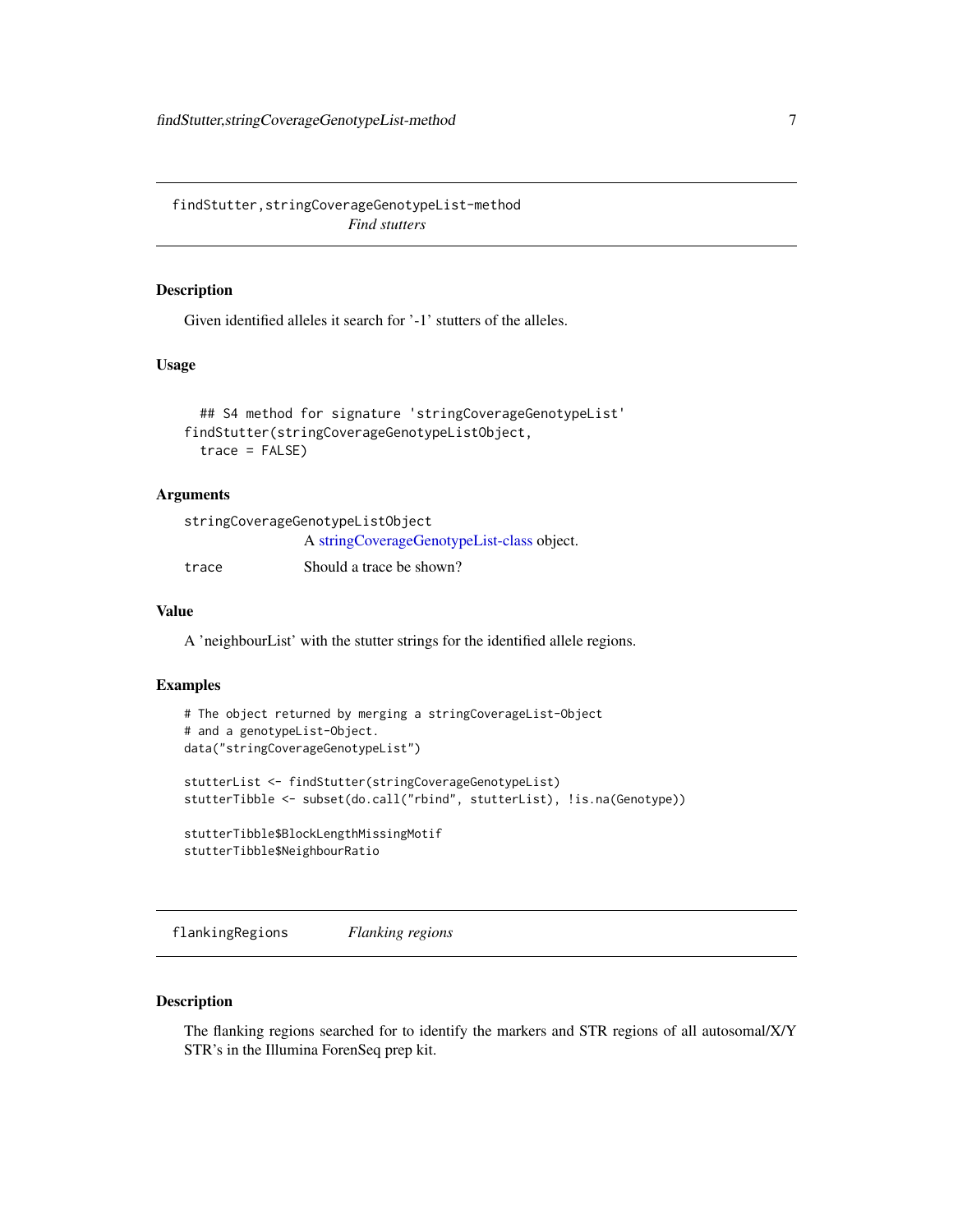#### <span id="page-7-0"></span>Usage

data("flankingRegions")

# Format

A [tibble](#page-0-0) containing the flanks (forward and reverse), motif, motif length, adjustment need to make it compatible with CE, and the shifts needed for further trimming, for each marker

#### Author(s)

Søren B. Vilsen <svilsen@math.aau.dk>

genotypeIdentifiedList-class *Genotype list*

# Description

A reduced stringCoverageList restricted to the identified genotypes.

<span id="page-7-1"></span>

| genotypeList | Genotype list |
|--------------|---------------|
|              |               |

# Description

The identified genotypes of the [stringCoverageList](#page-28-2) data, created by the [getGenotype](#page-8-1) function.

#### Usage

```
data("genotypeList")
```
#### Format

A list of [tibble'](#page-0-0)s one for each of the 10 markers, showing which strings are the potential alleles based on the 'Coverage'.

# Author(s)

Søren B. Vilsen <svilsen@math.aau.dk>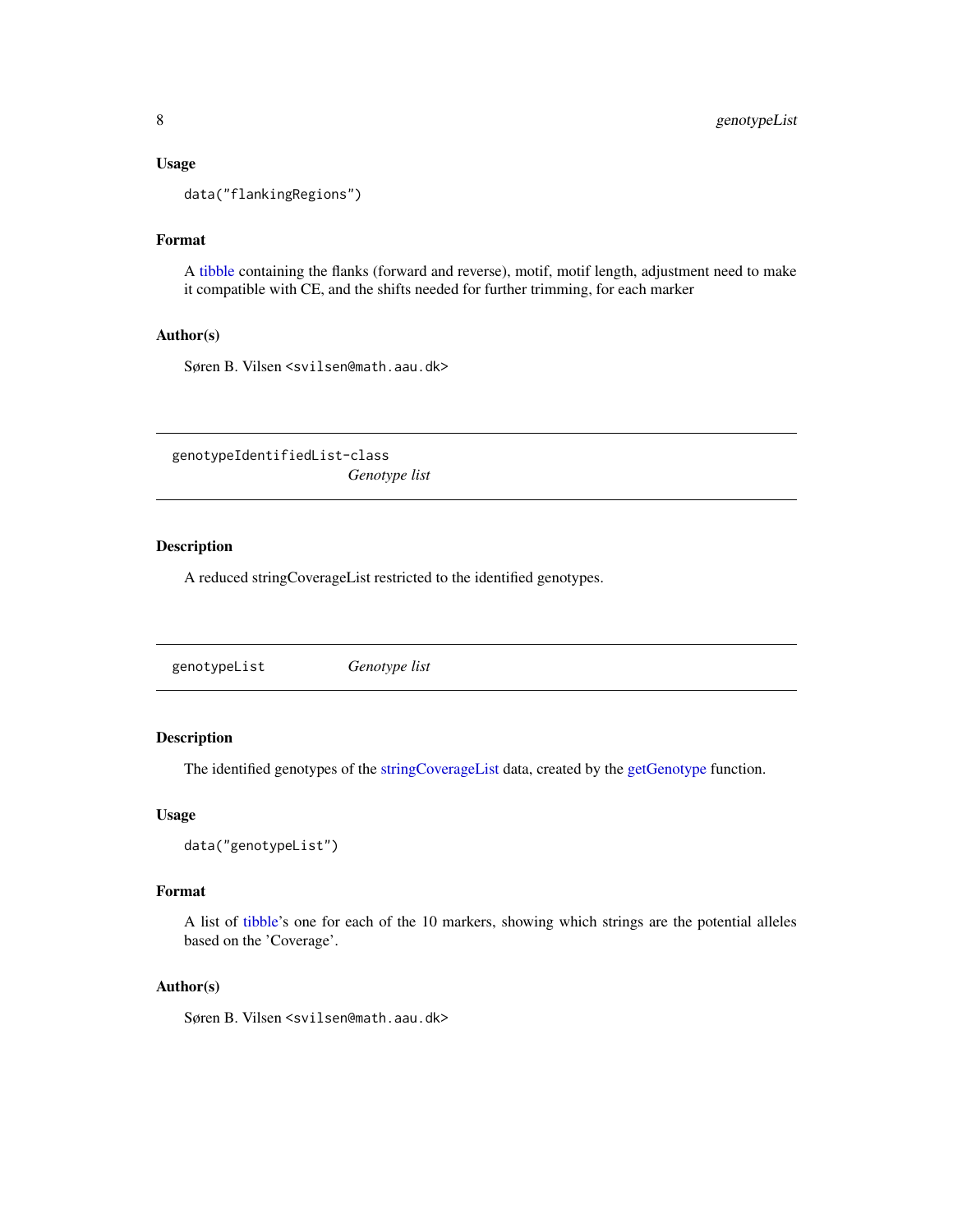<span id="page-8-1"></span><span id="page-8-0"></span>

# Description

getGenotype takes an stringCoverageList-object, assumes the sample is a reference file and assings a genotype, based on a heterozygote threshold, for every marker in the provided list.

# Usage

```
getGenotype(stringCoverageListObject, colBelief = "Coverage",
  thresholdSignal = 0, thresholdHeterozygosity = 0.35,
  thresholdAbsoluteLowerLimit = 1)
```
# Arguments

| stringCoverageListObject    |                                                                             |  |
|-----------------------------|-----------------------------------------------------------------------------|--|
|                             | an string Coverage List-object, created using the string Coverage-function. |  |
| colBelief                   | the name of the coloumn used for identification.                            |  |
| thresholdSignal             |                                                                             |  |
|                             | threshold applied to the signal (generally the coverage) of every string.   |  |
| thresholdHeterozygosity     |                                                                             |  |
|                             | threshold used to determine whether a marker is hetero- or homozygous.      |  |
| thresholdAbsoluteLowerLimit |                                                                             |  |
|                             | a lower limit on the coverage for it to be called as an allele.             |  |

## Value

Returns a list, with an element for every marker in stringCoverageList-object, each element contains the genotype for a given marker.

```
# Strings aggregated by 'stringCoverage()'
data("stringCoverageList")
```

```
getGenotype(stringCoverageList)
```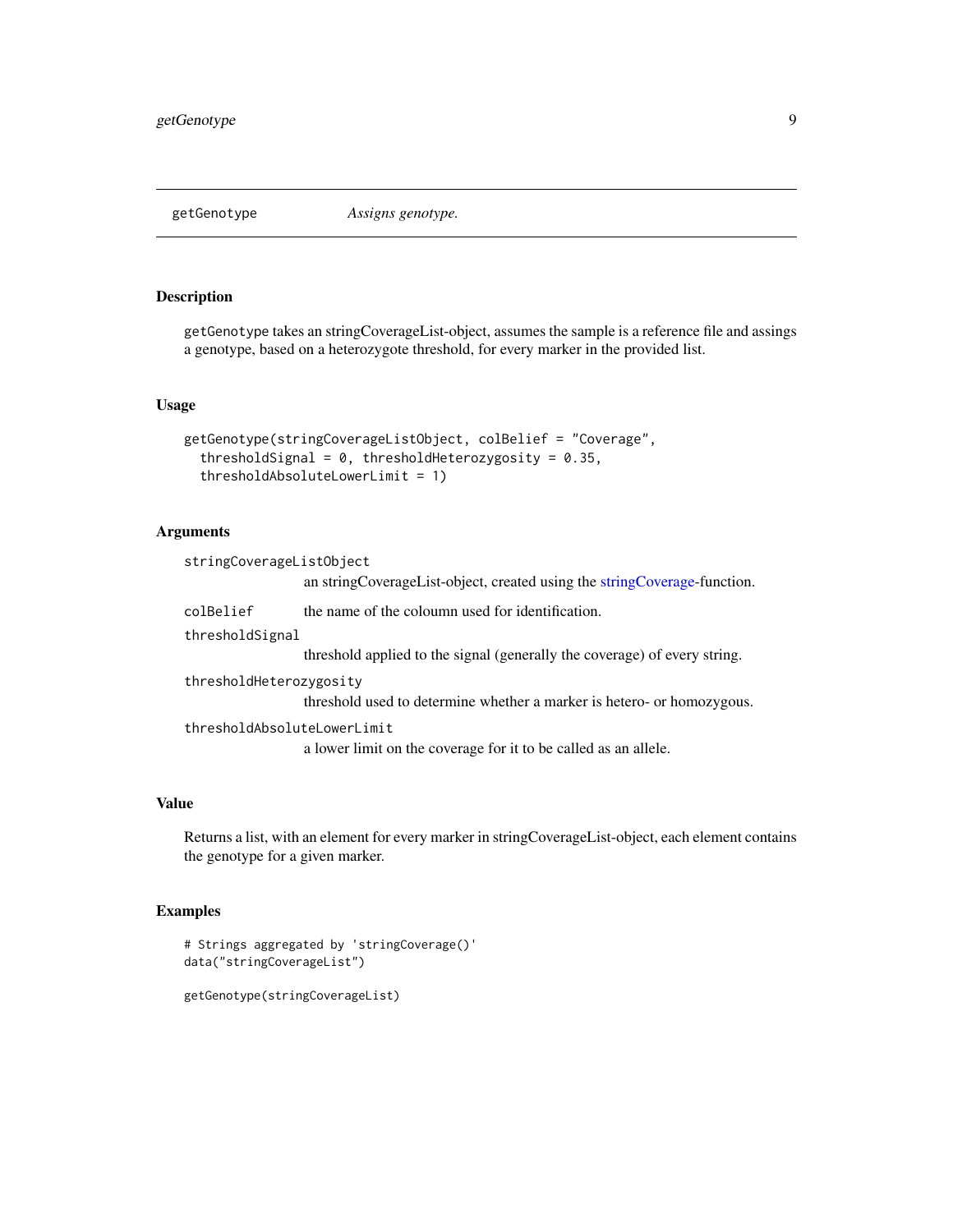<span id="page-9-0"></span>getGenotype,stringCoverageList-method *Assigns genotype.*

# Description

getGenotype takes an stringCoverageList-object, assumes the sample is a reference file and assings a genotype, based on a heterozygote threshold, for every marker in the provided list.

# Usage

```
## S4 method for signature 'stringCoverageList'
getGenotype(stringCoverageListObject,
  colBelief = "Coverage", thresholdSignal = 0,
  thresholdHeterozygosity = 0.35, thresholdAbsoluteLowerLimit = 1)
```
## Arguments

| stringCoverageListObject    | an string Coverage List-object, created using the string Coverage-function. |  |
|-----------------------------|-----------------------------------------------------------------------------|--|
| colBelief                   | the name of the coloumn used for identification.                            |  |
| thresholdSignal             |                                                                             |  |
|                             | threshold applied to the signal (generally the coverage) of every string.   |  |
| thresholdHeterozygosity     |                                                                             |  |
|                             | threshold used to determine whether a marker is hetero- or homozygous.      |  |
| thresholdAbsoluteLowerLimit |                                                                             |  |
|                             | a lower limit on the coverage for it to be called as an allele.             |  |

## Value

Returns a list, with an element for every marker in stringCoverageList-object, each element contains the genotype for a given marker.

```
# Strings aggregated by 'stringCoverage()'
data("stringCoverageList")
```

```
getGenotype(stringCoverageList)
```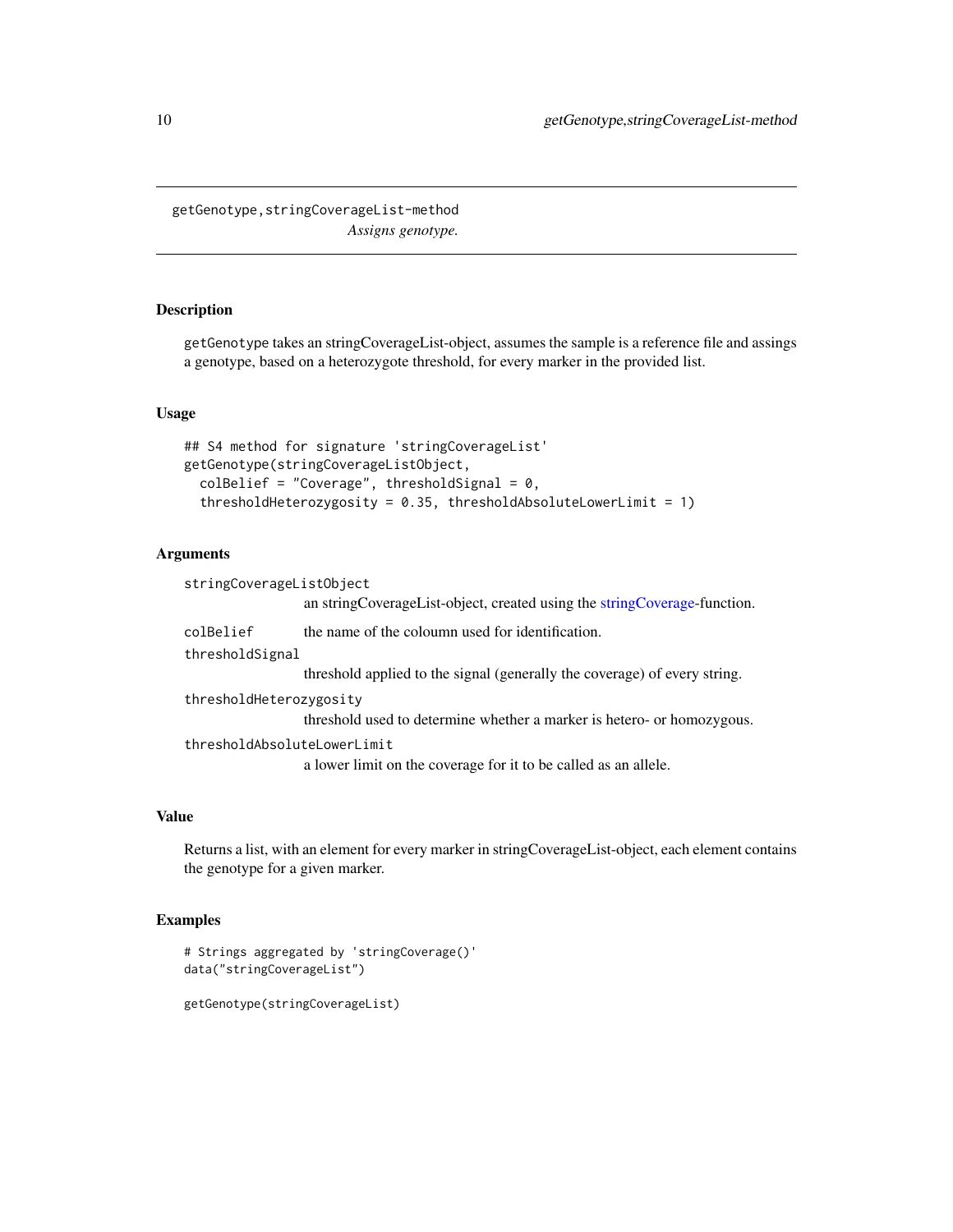<span id="page-10-2"></span><span id="page-10-0"></span>identifiedSTRs *Identified STR regions*

#### Description

The identified STR regions of the sampleSequences.fastq file, created by the [identifySTRRegions](#page-12-1) function.

#### Usage

```
data("identifiedSTRs")
```
## Format

A list with an element for each of the 10 identified markers indicating which sequences were identified for each marker.

## Author(s)

Søren B. Vilsen <svilsen@math.aau.dk>

<span id="page-10-1"></span>

| identifyNoise | Idenfities the noise. |  |
|---------------|-----------------------|--|
|               |                       |  |

# Description

identifyNoise takes an stringCoverageList-object and identifies the noise based on a signal threshold for every marker in the provided list.

## Usage

```
identifyNoise(stringCoverageListObject, colBelief = "Coverage",
  thresholdSignal = 0.01)
```
## Arguments

```
stringCoverageListObject
                  an stringCoverageList-object, created using the stringCoverage-function.
colBelief the name of the coloumn used for identification.
thresholdSignal
                  threshold applied to the signal (generally the coverage) of every string.
```
Value

Returns a list, with an element for every marker in stringCoverageList-object, each element contains the genotype for a given marker.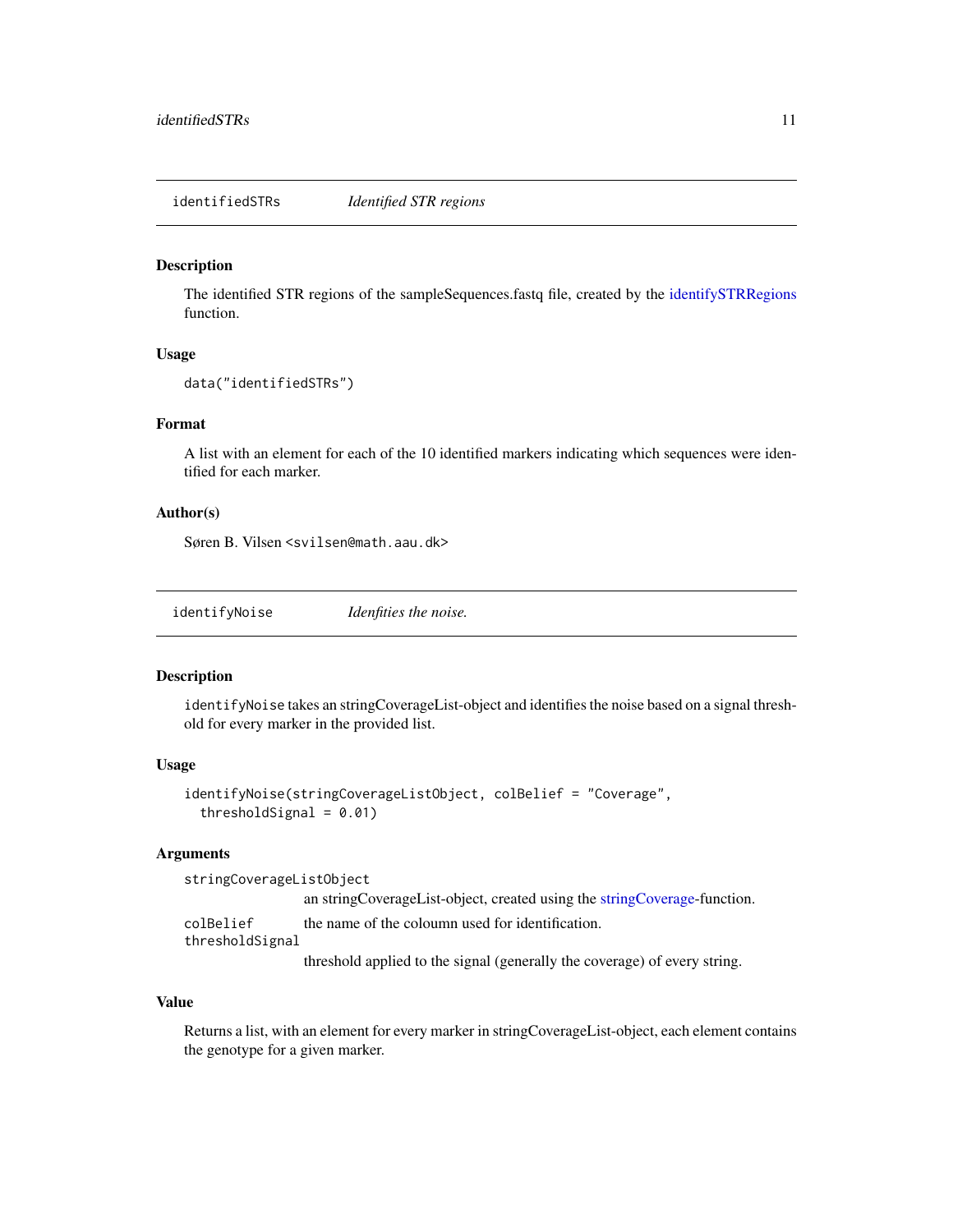#### Examples

```
# Strings aggregated by 'stringCoverage()'
data("stringCoverageList")
```

```
identifyNoise(stringCoverageList, thresholdSignal = 0.03)
```
identifyNoise,stringCoverageList-method *Idenfities the noise.*

# Description

identifyNoise takes an stringCoverageList-object and identifies the noise based on a signal threshold for every marker in the provided list.

#### Usage

```
## S4 method for signature 'stringCoverageList'
identifyNoise(stringCoverageListObject,
 colBelief = "Coverage", thresholdSignal = 0.01)
```
# Arguments

stringCoverageListObject an stringCoverageList-object, created using the [stringCoverage-](#page-22-1)function. colBelief the name of the coloumn used for identification. thresholdSignal

threshold applied to the signal (generally the coverage) of every string.

# Value

Returns a list, with an element for every marker in stringCoverageList-object, each element contains the genotype for a given marker.

```
# Strings aggregated by 'stringCoverage()'
data("stringCoverageList")
identifyNoise(stringCoverageList, thresholdSignal = 0.03)
```
<span id="page-11-0"></span>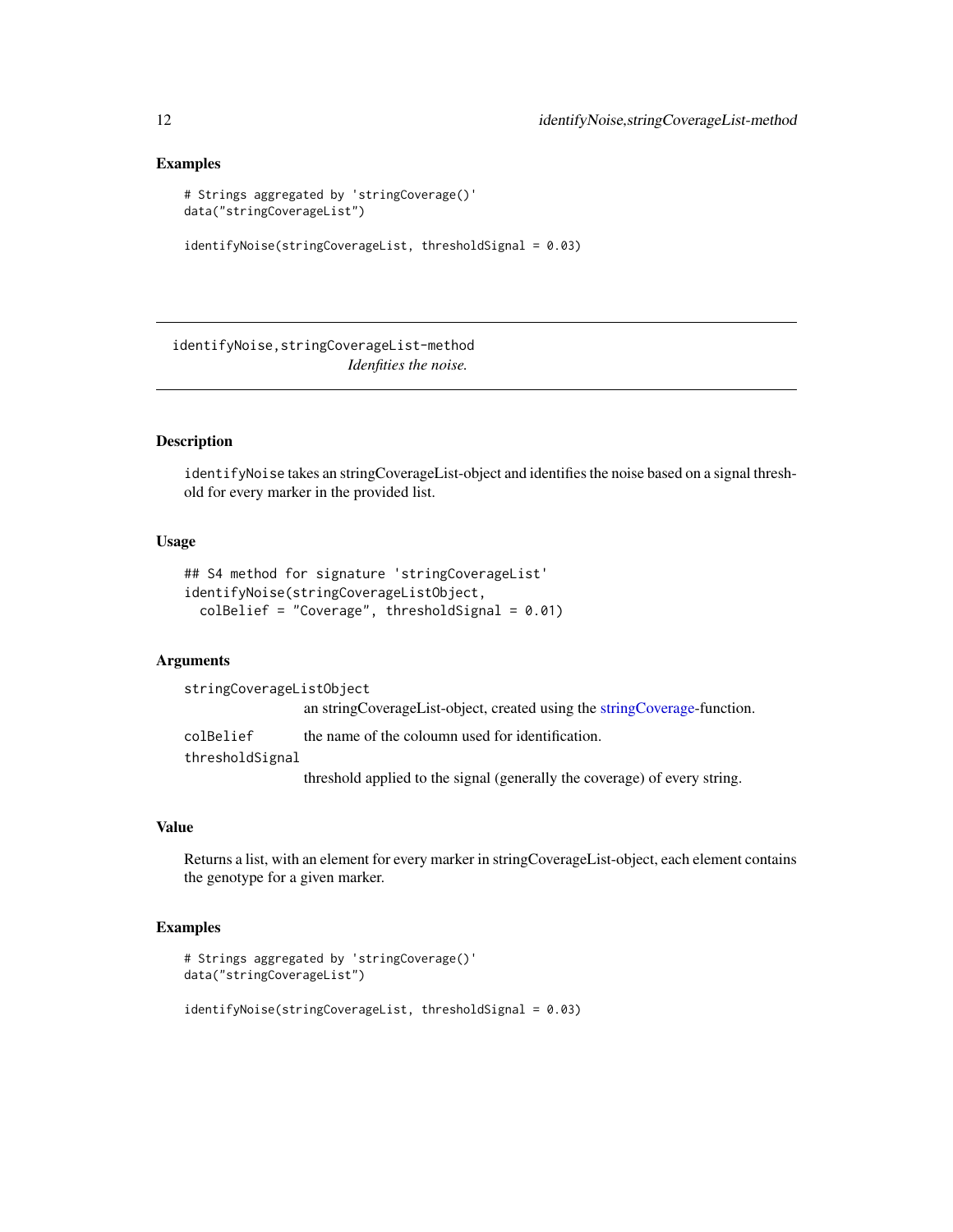<span id="page-12-1"></span><span id="page-12-0"></span>identifySTRRegions *Identify the STR regions of a fastq-file or ShortReadQ-object.*

#### Description

identifySTRRegions takes a fastq-file location or a ShortReadQ-object and identifies the STR regions based on a directly adjacent flanking regions. The function allows for mutation in the flanking regions through the numberOfMutation argument.

# Usage

```
identifySTRRegions(reads, flankingRegions, numberOfMutation, control)
```
#### Arguments

| reads            | either a fastq-file location or a ShortReadQ-object                                                                |  |
|------------------|--------------------------------------------------------------------------------------------------------------------|--|
| flankingRegions  |                                                                                                                    |  |
|                  | containing marker ID/name, the directly adjacent forward and reverse flanking<br>regions, used for identification. |  |
| numberOfMutation |                                                                                                                    |  |
|                  | the maximum number of mutations (base-calling errors) allowed during flanking<br>region identification.            |  |
| control          | an identifySTRRegions.control-object.                                                                              |  |

#### Value

The returned object is a list of lists. If the reverse complement strings are not included or if the control\$combineLists == TRUE, a list, contains lists of untrimmed and trimmed strings for each row in flankingRegions. If control\$combineLists == FALSE, the function returns a list of two such lists, one for forward strings and one for the reverse complement strings.

#### Examples

```
library("Biostrings")
library("ShortRead")
# Path to file
readPath <- system.file('extdata', "sampleSequences.fastq", package = 'STRMPS')
# Flanking regions
data("flankingRegions")
# Read the file into memory
readFile <- readFastq(readPath)
sread(readFile)
quality(readFile)
```
# Identify the STR's of the file, both readPath and readFile can be used.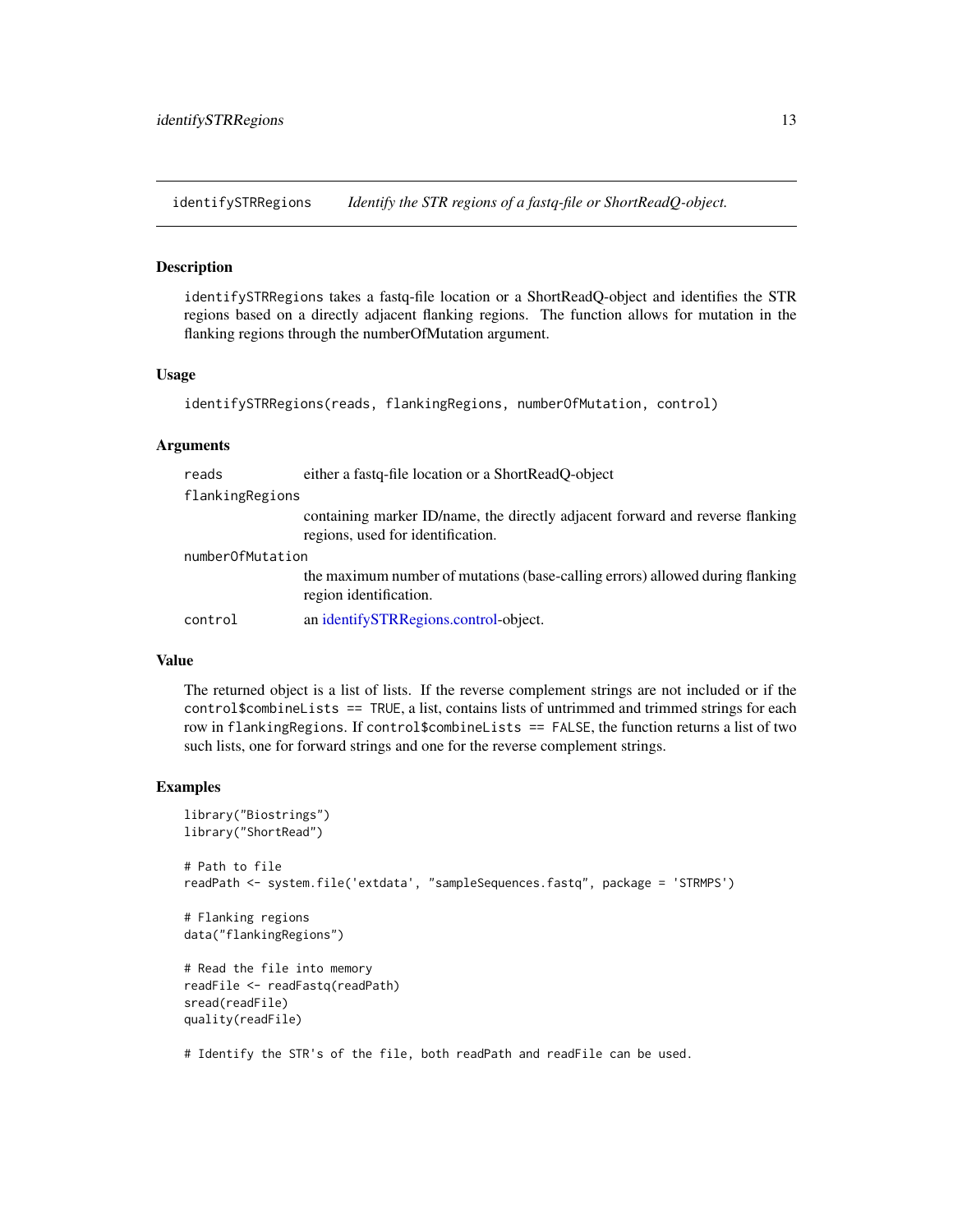```
identifySTRRegions(reads = readFile, flankingRegions = flankingRegions,
                  numberOfMutation = 1,
                   control = identifySTRRegions.control(
                      numberOfThreads = 1,
                       includeReverseComplement = FALSE)
                   )
```
identifySTRRegions,character-method

*Identify the STR regions of a fastq-file or ShortReadQ-object.*

## Description

identifySTRRegions takes a fastq-file location or a ShortReadQ-object and identifies the STR regions based on a directly adjacent flanking regions. The function allows for mutation in the flanking regions through the numberOfMutation argument.

## Usage

```
## S4 method for signature 'character'
identifySTRRegions(reads, flankingRegions,
 numberOfMutation = 1, control = identifySTRRegions.control())
```
## **Arguments**

|                  | reads   | path to fastg-file.                                                                                                |
|------------------|---------|--------------------------------------------------------------------------------------------------------------------|
| flankingRegions  |         |                                                                                                                    |
|                  |         | containing marker ID/name, the directly adjacent forward and reverse flanking<br>regions, used for identification. |
| numberOfMutation |         |                                                                                                                    |
|                  |         | the maximum number of mutations (base-calling errors) allowed during flanking<br>region identification.            |
|                  | control | an identifySTRRegions.control-object.                                                                              |
|                  |         |                                                                                                                    |

# Value

The returned object is a list of lists. If the reverse complement strings are not included or if the control\$combineLists == TRUE, a list, contains lists of untrimmed and trimmed strings for each row in flankingRegions. If control\$combineLists == FALSE, the function returns a list of two such lists, one for forward strings and one for the reverse complement strings.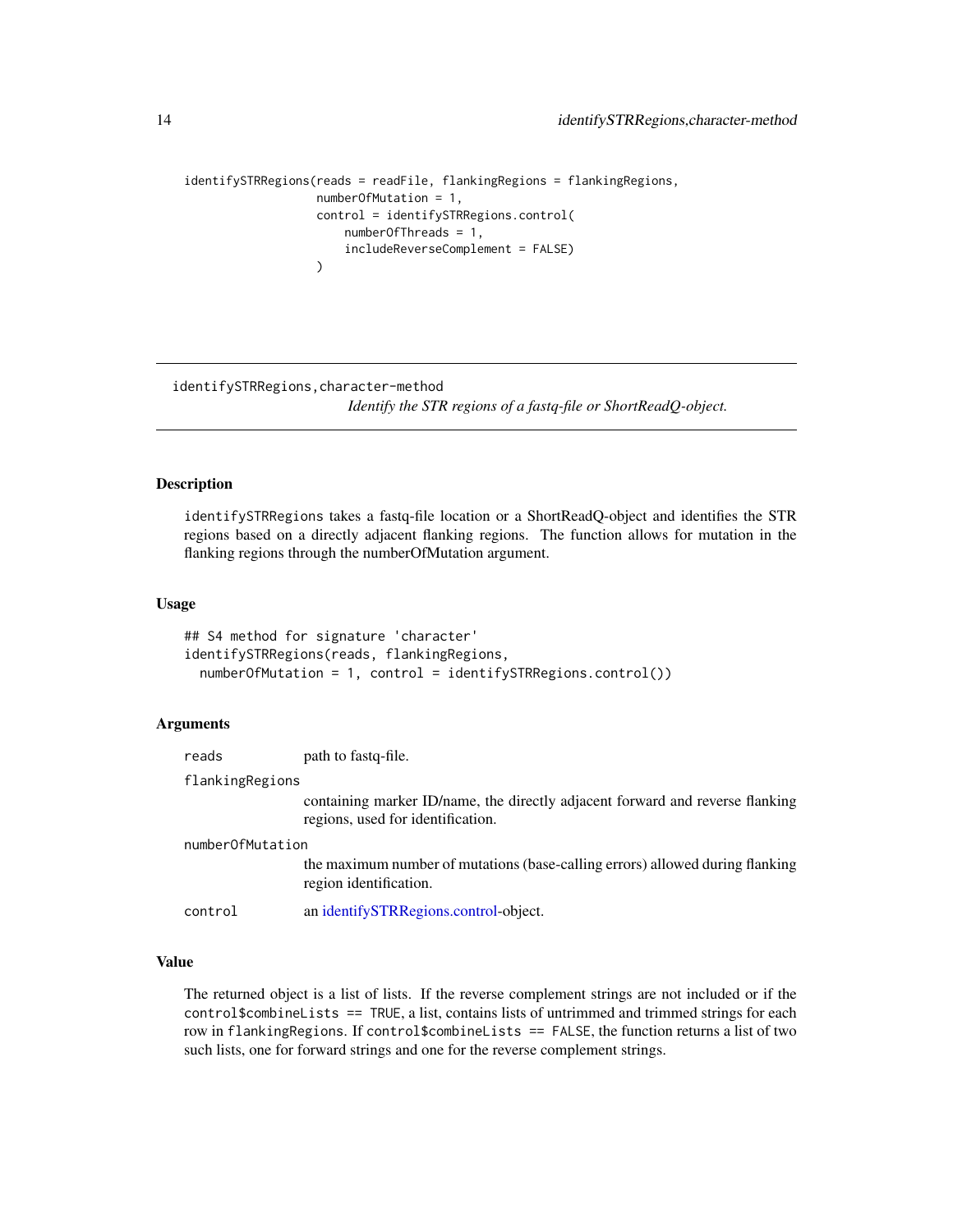#### <span id="page-14-0"></span>Examples

```
library("Biostrings")
library("ShortRead")
# Path to file
readPath <- system.file('extdata', "sampleSequences.fastq", package = 'STRMPS')
# Flanking regions
data("flankingRegions")
# Read the file into memory
readFile <- readFastq(readPath)
sread(readFile)
quality(readFile)
# Identify the STR's of the file, both readPath and readFile can be used.
identifySTRRegions(reads = readFile, flankingRegions = flankingRegions,
                   numberOfMutation = 1,
                   control = identifySTRRegions.control(
                       numberOfThreads = 1,
                       includeReverseComplement = FALSE)
                   )
```
identifySTRRegions,ShortReadQ-method *Identify the STR regions of a fastq-file or ShortReadQ-object.*

## Description

identifySTRRegions takes a fastq-file location or a ShortReadQ-object and identifies the STR regions based on a directly adjacent flanking regions. The function allows for mutation in the flanking regions through the numberOfMutation argument.

#### Usage

```
## S4 method for signature 'ShortReadQ'
identifySTRRegions(reads, flankingRegions,
  numberOfMutation = 1, control = identifySTRRegions.control())
```
# Arguments

reads a ShortReadQ-object

flankingRegions

containing marker ID/name, the directly adjacent forward and reverse flanking regions, used for identification.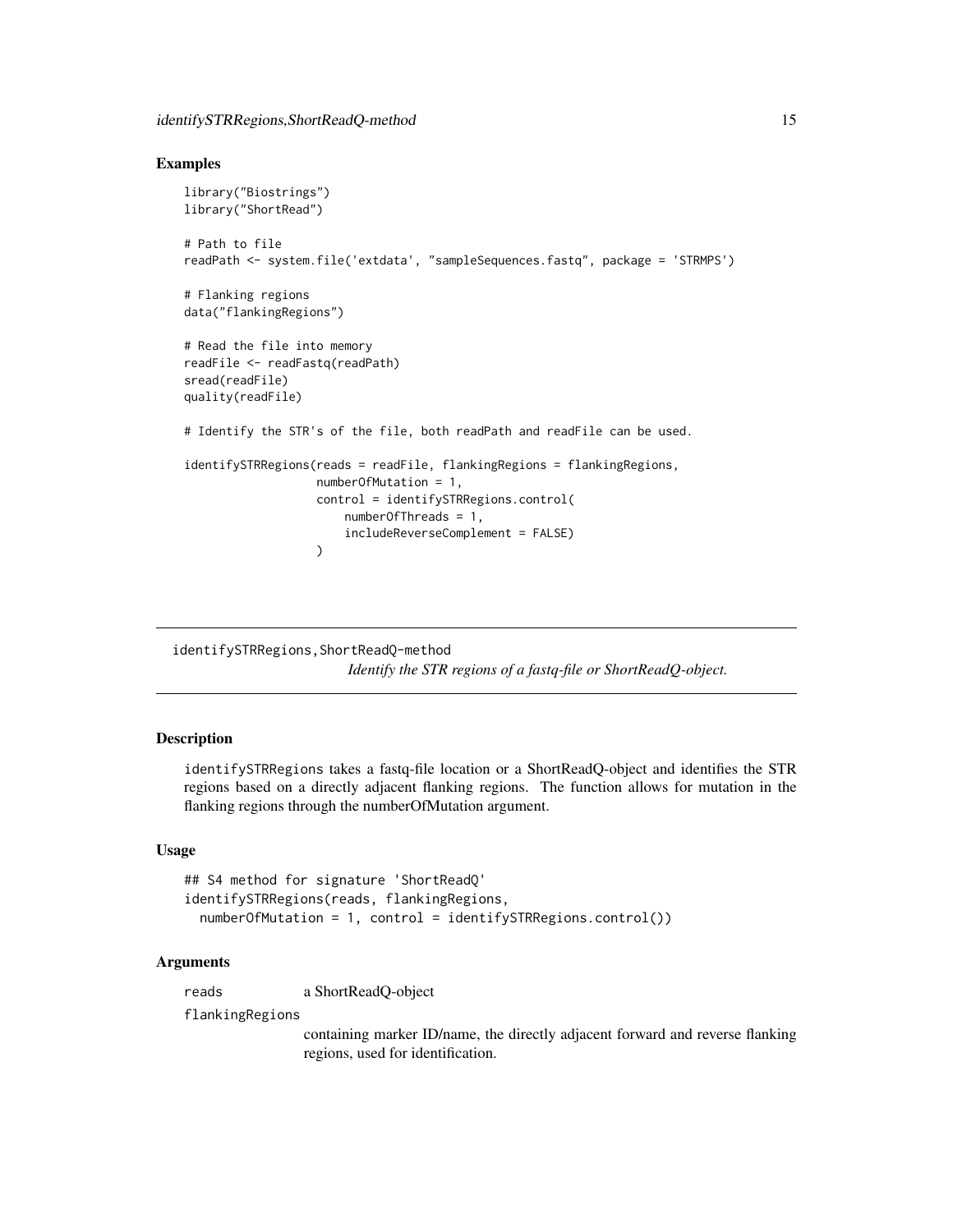<span id="page-15-0"></span>

| numberOfMutation |                                                                                                         |
|------------------|---------------------------------------------------------------------------------------------------------|
|                  | the maximum number of mutations (base-calling errors) allowed during flanking<br>region identification. |
| control          | an identifySTRRegions.control-object.                                                                   |

# Value

The returned object is a list of lists. If the reverse complement strings are not included or if the control\$combineLists == TRUE, a list, contains lists of untrimmed and trimmed strings for each row in flankingRegions. If control\$combineLists == FALSE, the function returns a list of two such lists, one for forward strings and one for the reverse complement strings.

# Examples

```
library("Biostrings")
library("ShortRead")
# Path to file
readPath <- system.file('extdata', "sampleSequences.fastq", package = 'STRMPS')
# Flanking regions
data("flankingRegions")
# Read the file into memory
readFile <- readFastq(readPath)
sread(readFile)
quality(readFile)
# Identify the STR's of the file, both readPath and readFile can be used.
identifySTRRegions(reads = readFile, flankingRegions = flankingRegions,
                  numberOfMutation = 1,
                   control = identifySTRRegions.control(
                       numberOfThreads = 1,
                       includeReverseComplement = FALSE)
                   )
```
<span id="page-15-1"></span>identifySTRRegions.control *Control function for identifySTRRegions*

# Description

A list containing default parameters passed to the [identifySTRRegions](#page-12-1) function.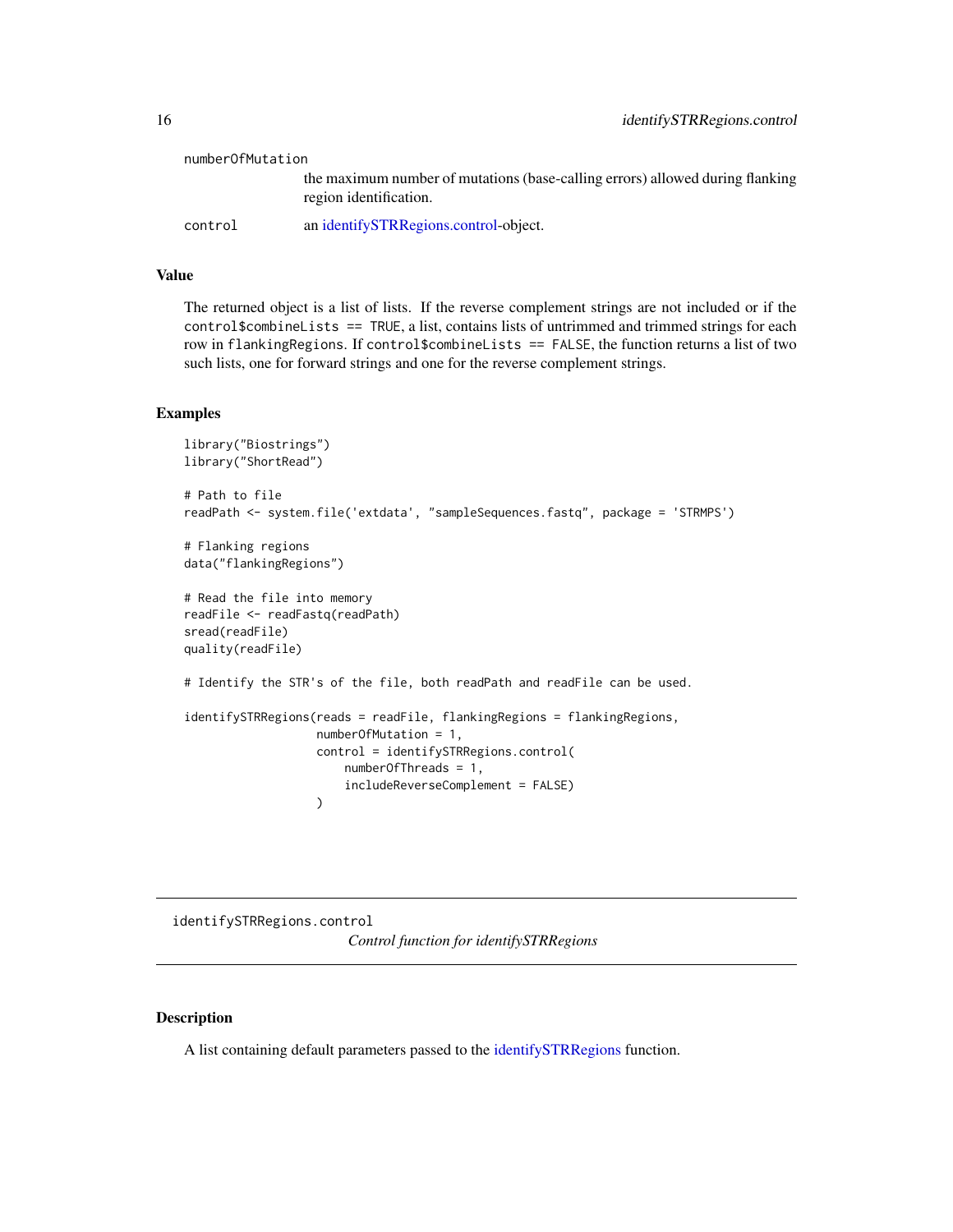# <span id="page-16-0"></span>Usage

```
identifySTRRegions.control(colList = NULL, numberOfThreads = 4L,
 reversed = TRUE, includeReverseComplement = TRUE, combineLists = TRUE,
 removeEmptyMarkers = TRUE, matchPatternMethod = "mclapply")
```
# Arguments

| The position of the forward, reverse, and motif Length columns in the flanking<br>region tibble/data.frame. If 'NULL' a function searches for the words 'forward',<br>'reverse', and 'motif' ot identify the columns. |  |
|-----------------------------------------------------------------------------------------------------------------------------------------------------------------------------------------------------------------------|--|
| numberOfThreads                                                                                                                                                                                                       |  |
| The number of threads used by mclapply (stuck at '2' on windows).                                                                                                                                                     |  |
| TRUE/FALSE: In a revrse complementary run, should the strings/quality be<br>reversed (recommended)?                                                                                                                   |  |
| includeReverseComplement                                                                                                                                                                                              |  |
| TRUE/FALSE: Should the function also search for the reverse complement<br>DNA strand (recommended)?                                                                                                                   |  |
| TRUE/FALSE: If 'includeReverseComplement' is TRUE, should the sets be<br>combined?                                                                                                                                    |  |
| removeEmptyMarkers                                                                                                                                                                                                    |  |
| TRUE/FALSE: Should markers returning no identified regions be removed?                                                                                                                                                |  |
| matchPatternMethod                                                                                                                                                                                                    |  |
| Which method should be used to identify the flanking regions (only 'mclapply'<br>implemented at the moment)?                                                                                                          |  |
|                                                                                                                                                                                                                       |  |

# Value

A control list setting default behaviour.

mergeGenotypeStringCoverage

*Merge genotypeIdentifiedList and stringCoverageList.*

# Description

mergeGenotypeStringCoverage merges genotypeIdentifiedList-objects and stringCoverageListobjects.

# Usage

```
mergeGenotypeStringCoverage(stringCoverageListObject,
 noiseGenotypeIdentifiedListObject)
```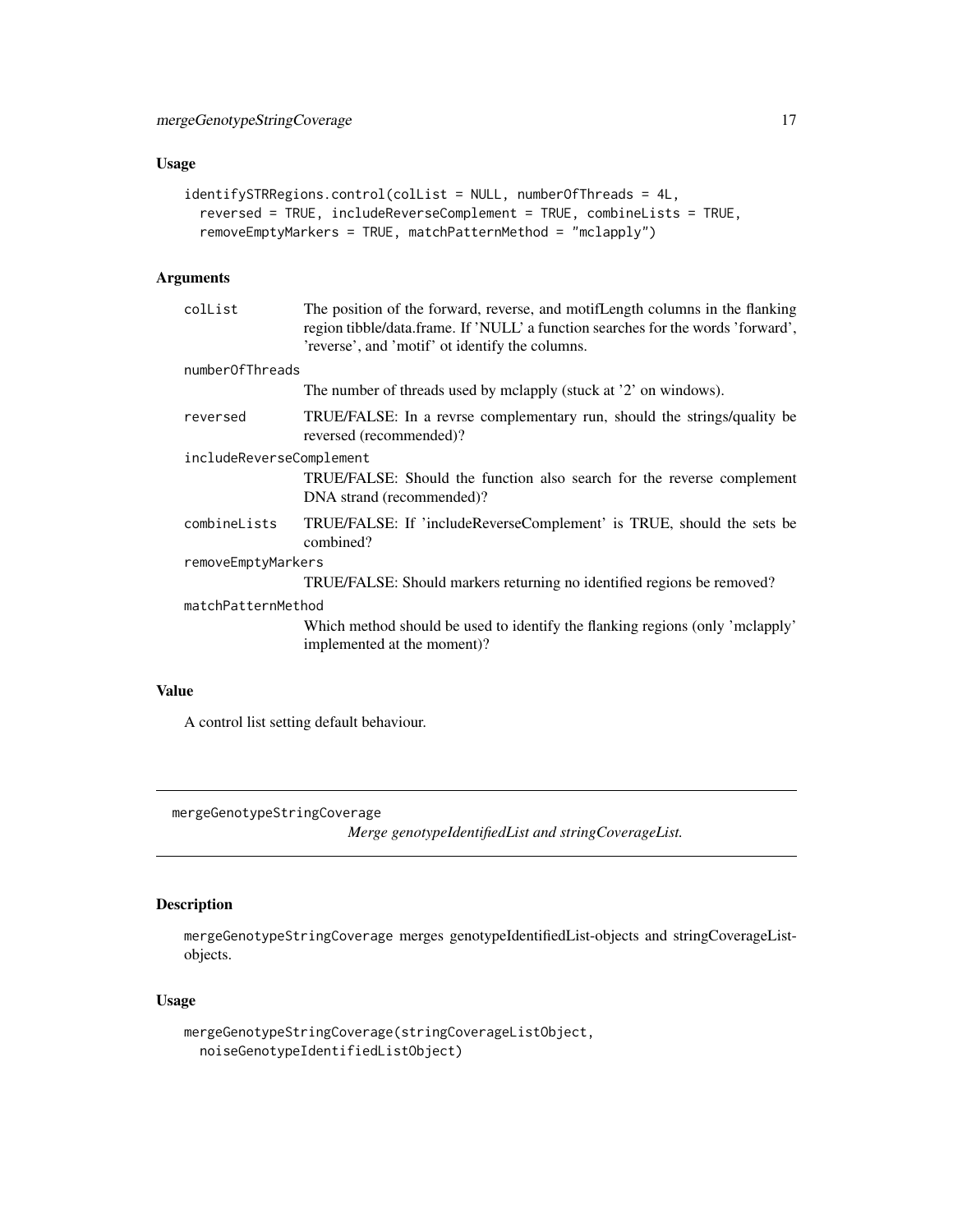# Arguments

stringCoverageListObject

```
a stringCoverageList-object, created using the stringCoverage-function.
```

```
noiseGenotypeIdentifiedListObject
```
a noiseGenotypeIdentifiedList-object, created using the [getGenotype-](#page-8-1)function.

# Value

Returns a list, with an element for every marker in extractedReadsList-object, each element contains the string coverage of all unique strings of a given marker.

## Examples

```
# Strings aggregated by 'stringCoverage()'
data("stringCoverageList")
# Genotypes identified by 'getGenotype()'
data("genotypeList")
# Noise identified by 'identifyNoise()'
data("noiseList")
```
mergeGenotypeStringCoverage(stringCoverageList, genotypeList) mergeNoiseStringCoverage(stringCoverageList, noiseList)

mergeGenotypeStringCoverage,genotypeIdentifiedList-method *Merge genotypeIdentifiedList and stringCoverageList.*

# **Description**

mergeGenotypeStringCoverage merges genotypeIdentifiedList-objects and stringCoverageListobjects.

# Usage

```
## S4 method for signature 'genotypeIdentifiedList'
mergeGenotypeStringCoverage(stringCoverageListObject,
  noiseGenotypeIdentifiedListObject)
```
## Arguments

stringCoverageListObject

a stringCoverageList-object, created using the [stringCoverage-](#page-22-1)function.

noiseGenotypeIdentifiedListObject

a noiseGenotypeIdentifiedList-object, created using the [getGenotype-](#page-8-1)function.

<span id="page-17-0"></span>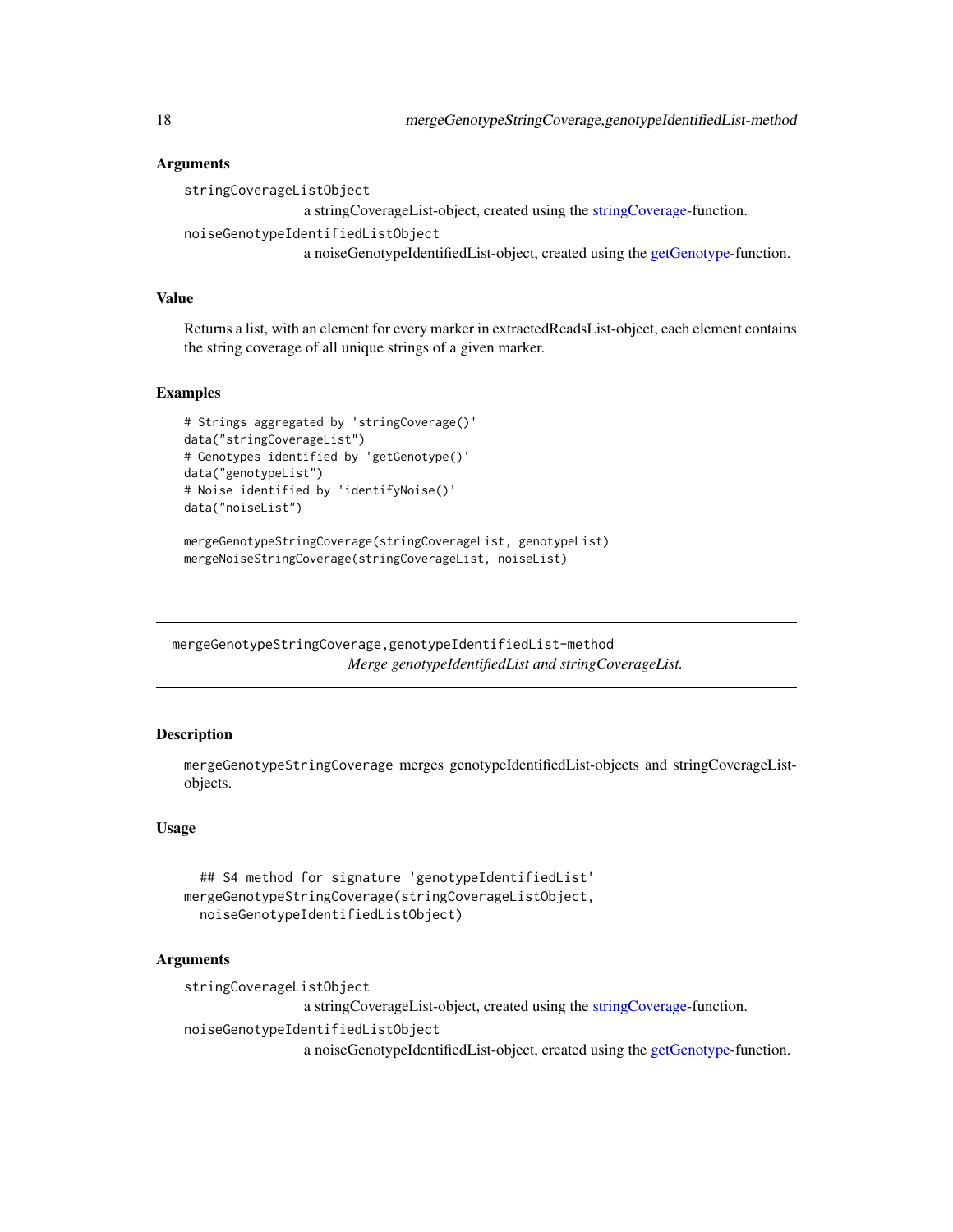## <span id="page-18-0"></span>Value

Returns a list, with an element for every marker in extractedReadsList-object, each element contains the string coverage of all unique strings of a given marker.

## Examples

```
# Strings aggregated by 'stringCoverage()'
data("stringCoverageList")
# Genotypes identified by 'getGenotype()'
data("genotypeList")
# Noise identified by 'identifyNoise()'
data("noiseList")
```

```
mergeGenotypeStringCoverage(stringCoverageList, genotypeList)
mergeNoiseStringCoverage(stringCoverageList, noiseList)
```
mergeNoiseStringCoverage

*Merge noiseIdentifiedList and stringCoverageList.*

#### Description

mergeNoiseStringCoverage merges noiseIdentifiedList-objects and stringCoverageList-objects.

#### Usage

```
mergeNoiseStringCoverage(stringCoverageListObject,
  noiseGenotypeIdentifiedListObject)
```
# Arguments

stringCoverageListObject a stringCoverageList-object, created using the [stringCoverage-](#page-22-1)function. noiseGenotypeIdentifiedListObject a noiseGenotypeIdentifiedList-object, created using the [identifyNoise-](#page-10-1)function.

## Value

Returns a list, with an element for every marker in extractedReadsList-object, each element contains the string coverage of all unique strings of a given marker.

```
# Strings aggregated by 'stringCoverage()'
data("stringCoverageList")
# Genotypes identified by 'getGenotype()'
data("genotypeList")
# Noise identified by 'identifyNoise()'
```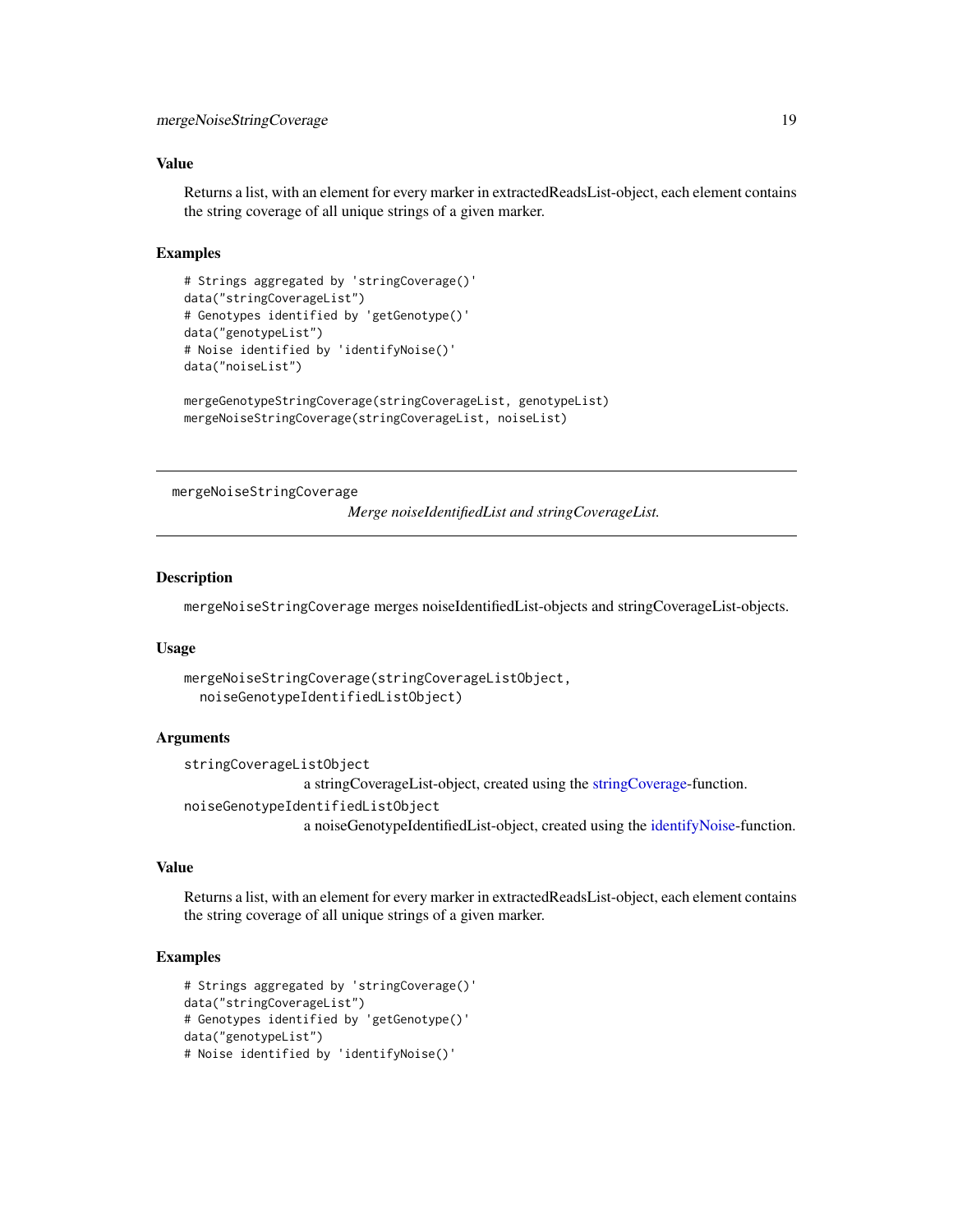```
data("noiseList")
```

```
mergeGenotypeStringCoverage(stringCoverageList, genotypeList)
mergeNoiseStringCoverage(stringCoverageList, noiseList)
```
mergeNoiseStringCoverage,noiseIdentifiedList-method *Merge noiseIdentifiedList and stringCoverageList.*

# **Description**

mergeNoiseStringCoverage merges noiseIdentifiedList-objects and stringCoverageList-objects.

## Usage

```
## S4 method for signature 'noiseIdentifiedList'
mergeNoiseStringCoverage(stringCoverageListObject,
  noiseGenotypeIdentifiedListObject)
```
## Arguments

```
stringCoverageListObject
                 a stringCoverageList-object, created using the stringCoverage-function.
noiseGenotypeIdentifiedListObject
```
a noiseGenotypeIdentifiedList-object, created using the [identifyNoise-](#page-10-1)function.

## Value

Returns a list, with an element for every marker in extractedReadsList-object, each element contains the string coverage of all unique strings of a given marker.

#### Examples

```
# Strings aggregated by 'stringCoverage()'
data("stringCoverageList")
# Genotypes identified by 'getGenotype()'
data("genotypeList")
# Noise identified by 'identifyNoise()'
data("noiseList")
```
mergeGenotypeStringCoverage(stringCoverageList, genotypeList) mergeNoiseStringCoverage(stringCoverageList, noiseList)

<span id="page-19-0"></span>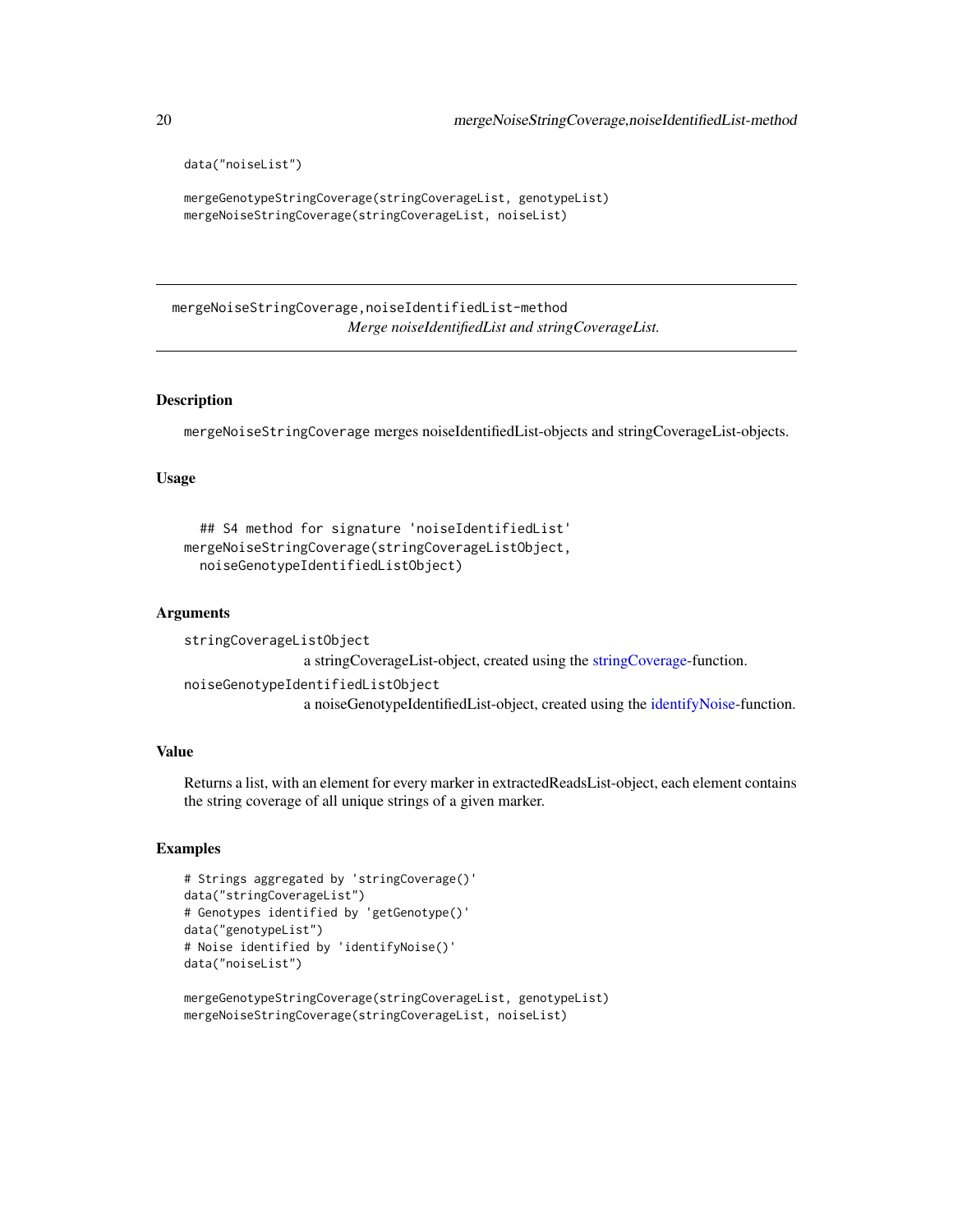# <span id="page-20-0"></span>Description

A list of the identified neightbours of the called alleles in a stringCoverageGenotypeList

noiseIdentifiedList-class *Noise list*

# Description

Creates a flag to the sequences in a stringCoverageList which cloud be classified as noise.

noiseList *Noise list*

# Description

The identified noise of the [stringCoverageList](#page-28-2) data, created by the [identifyNoise](#page-10-1) function.

# Usage

data("noiseList")

#### Format

A list of [tibble'](#page-0-0)s one for each of the 10 markers, showing which strings can be safely classified as noise based on the 'Coverage'.

# Author(s)

Søren B. Vilsen <svilsen@math.aau.dk>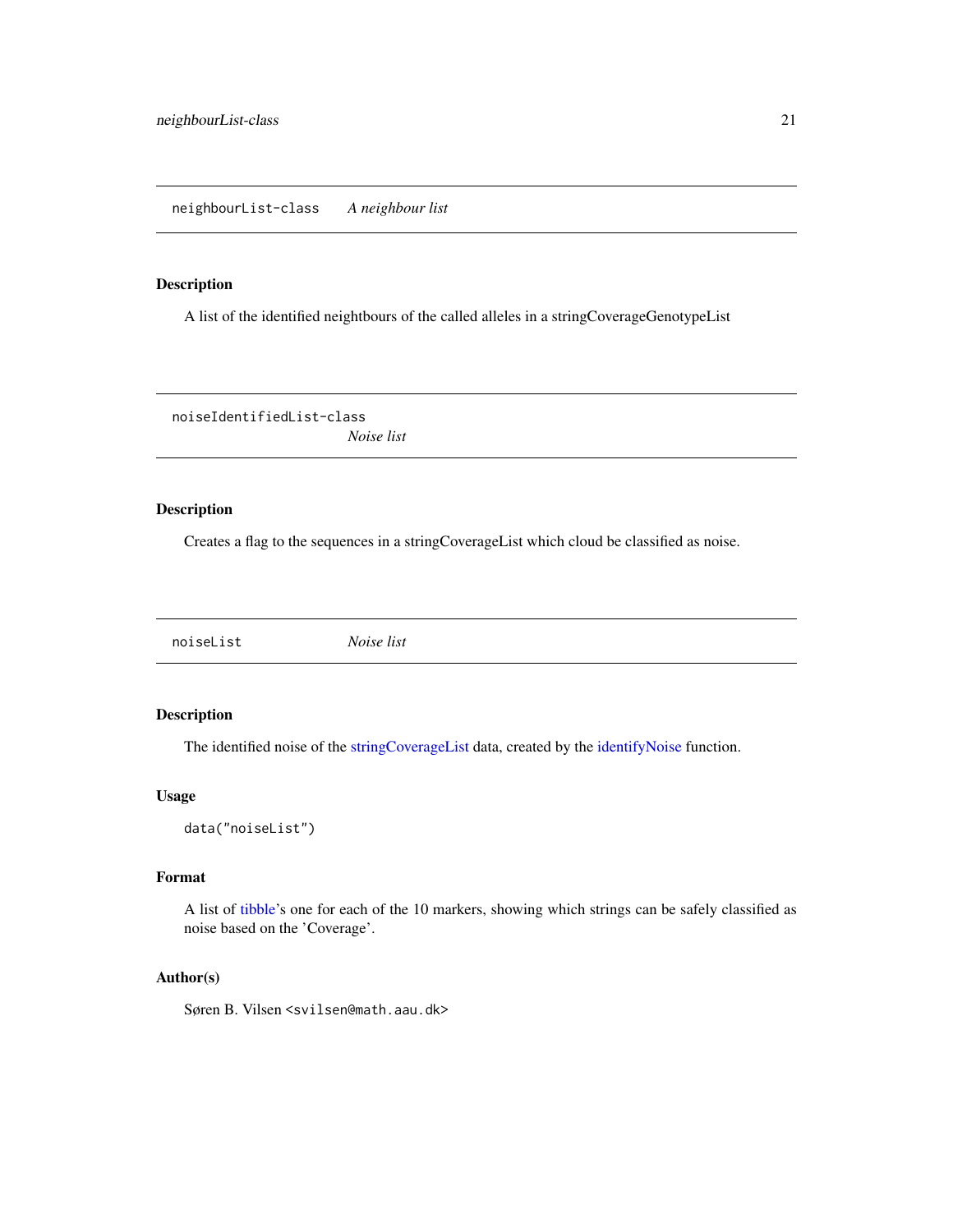<span id="page-21-0"></span>phredQualityProbability

*Quality score to probability*

# Description

Converts a quality score (Phred or Solexa) to a probability of error.

## Usage

```
phredQualityProbability(q)
```
solexaQualityProbability(q)

# Arguments

q Quality score.

# Value

phredQualityScore(q\_phred) and solexaQualityScore(q\_solexa) returns a probability of error.

## Examples

```
q_phred = phredQualityScore(1e-3)
q_solexa = solexaQualityScore(1e-3)
```
phredQualityProbability(q\_phred) solexaQualityProbability(q\_solexa)

phredQualityScore *Convert probability to quality score*

# Description

Calculates the quality score (Phred or Solexa) given a probability of error.

## Usage

phredQualityScore(p)

solexaQualityScore(p)

#### Arguments

p Probability of error.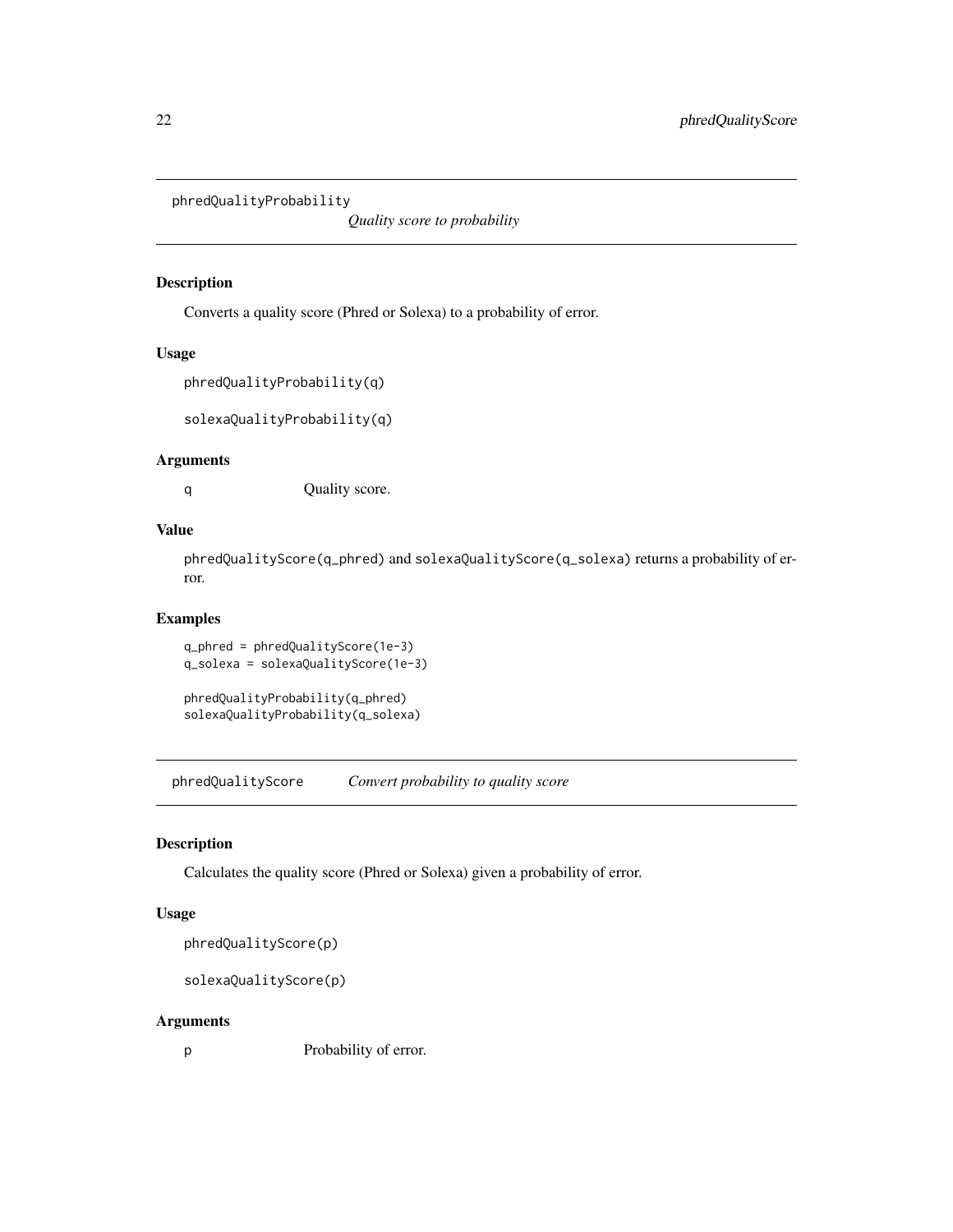# <span id="page-22-0"></span>stringCoverage 23

## Value

phredQualityScore(p) returns a Phred quality score. solexaQualityScore(p) returns a Solexa quality score.

# Examples

```
p <- 1e-3
phredQualityScore(p)
solexaQualityScore(p)
```
<span id="page-22-1"></span>stringCoverage *Get string coverage STR identified objects.*

## Description

stringCoverage takes an extractedReadsList-object and finds the coverage of every unique string for every marker in the provided list.

## Usage

```
stringCoverage(extractedReadsListObject, control = stringCoverage.control())
```
## Arguments

| extractedReadsListObiect |                                                                                  |
|--------------------------|----------------------------------------------------------------------------------|
|                          | an extracted Reads List-object, created using the identify STR Regions-function. |
| control                  | an string Coverage.control-object.                                               |

# Value

Returns a list, with an element for every marker in extractedReadsList-object, each element contains the string coverage of all unique strings of a given marker.

## Examples

```
# Regions identified using 'identifySTRs()'
data("identifiedSTRs")
```
# Limiting and restructuring sortedIncludedMarkers <- sapply(names(identifiedSTRs\$identifiedMarkersSequencesUniquelyAssigned), function(m) which(m == flankingRegions\$Marker))

```
# Aggregate the strings
stringCoverage(extractedReadsListObject = identifiedSTRs,
               control = stringCoverage.control(
                  motifLength = flankingRegions$MotifLength[sortedIncludedMarkers],
                  Type = flankingRegions$Type[sortedIncludedMarkers],
                  numberOfThreads = 1,
                  trace = FALSE,
                  simpleReturn = TRUE))
```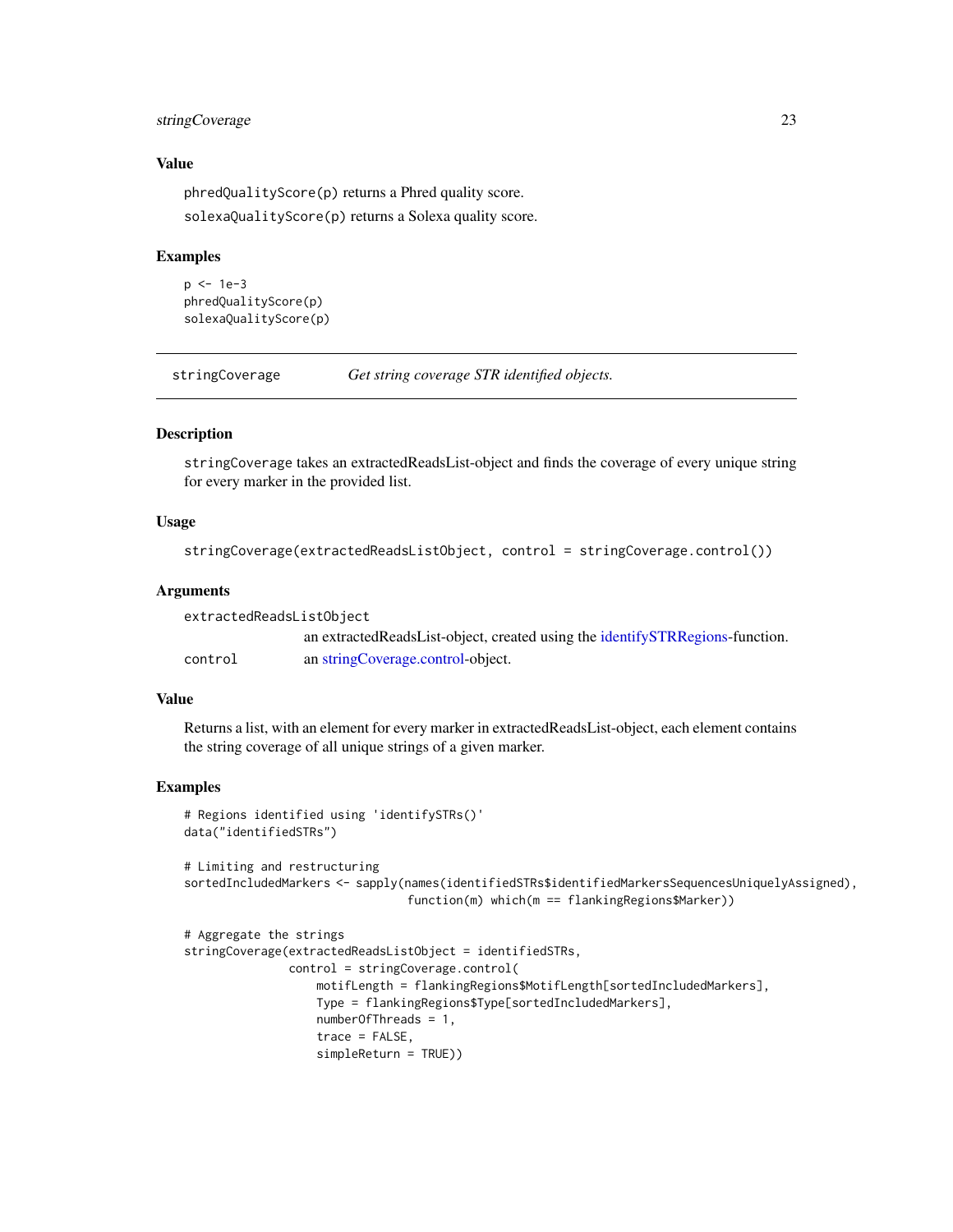<span id="page-23-0"></span>stringCoverage,extractedReadsList-method *Get string coverage STR identified objects.*

#### Description

stringCoverage takes an extractedReadsList-object and finds the coverage of every unique string for every marker in the provided list.

## Usage

```
## S4 method for signature 'extractedReadsList'
stringCoverage(extractedReadsListObject,
 control = stringCoverage.control())
```
## **Arguments**

| extractedReadsListObiect |                                                                                 |
|--------------------------|---------------------------------------------------------------------------------|
|                          | an extracted ReadsList-object, created using the identify STR Regions-function. |
| control                  | an string Coverage.control-object.                                              |

#### Value

Returns a list, with an element for every marker in extractedReadsList-object, each element contains the string coverage of all unique strings of a given marker.

```
# Regions identified using 'identifySTRs()'
data("identifiedSTRs")
# Limiting and restructuring
sortedIncludedMarkers <- sapply(names(identifiedSTRs$identifiedMarkersSequencesUniquelyAssigned),
                                function(m) which(m == flankingRegions$Marker))
# Aggregate the strings
stringCoverage(extractedReadsListObject = identifiedSTRs,
               control = stringCoverage.control(
                   motifLength = flankingRegions$MotifLength[sortedIncludedMarkers],
                   Type = flankingRegions$Type[sortedIncludedMarkers],
                   numberOfThreads = 1,
                   trace = FALSE,
                   simpleReturn = TRUE))
```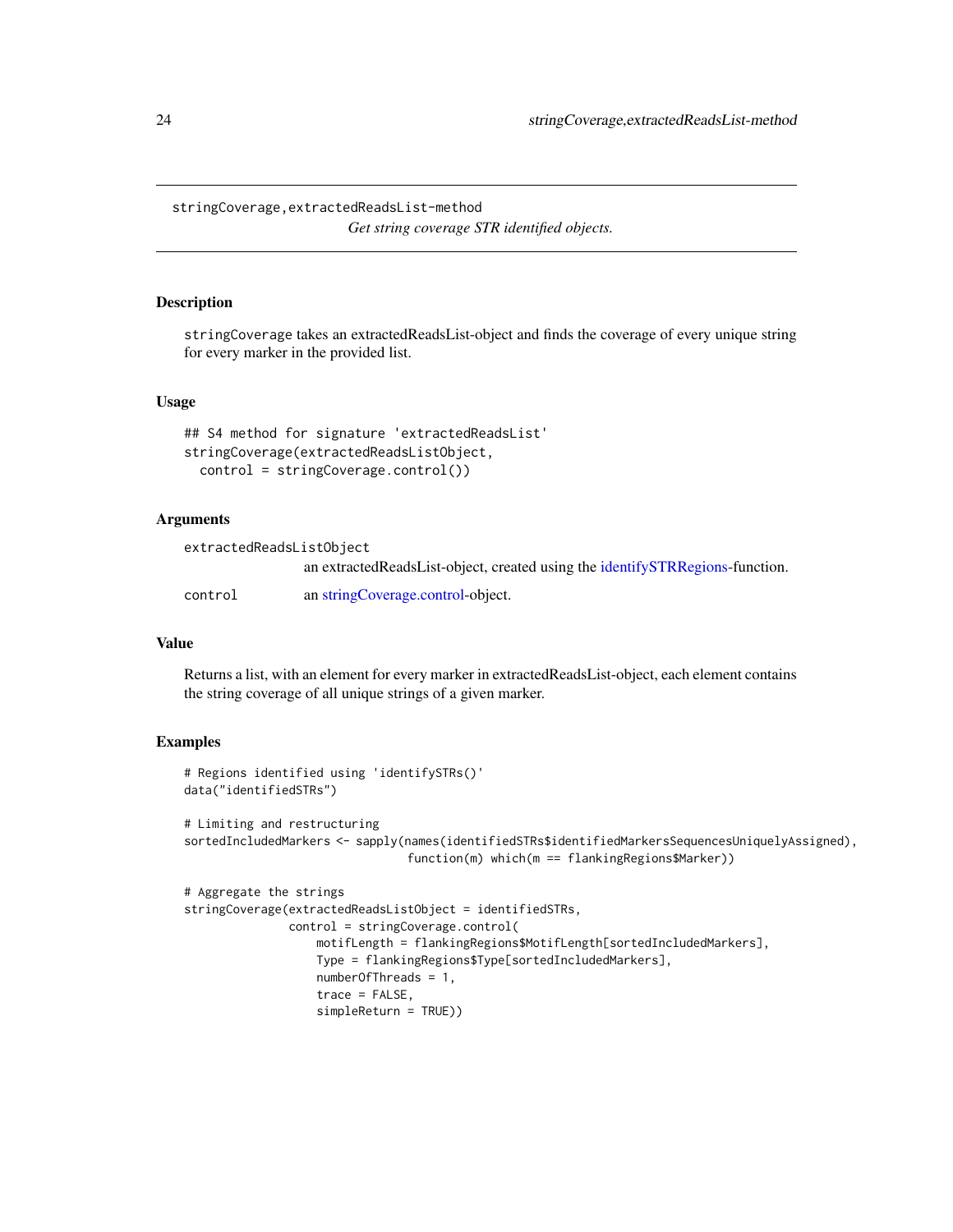<span id="page-24-0"></span>stringCoverage,extractedReadsListCombined-method *Get string coverage STR identified objects.*

#### Description

stringCoverage takes an extractedReadsList-object and finds the coverage of every unique string for every marker in the provided list.

#### Usage

```
## S4 method for signature 'extractedReadsListCombined'
stringCoverage(extractedReadsListObject,
 control = stringCoverage.control())
```
# **Arguments**

| extractedReadsListObject |                                                                                 |
|--------------------------|---------------------------------------------------------------------------------|
|                          | an extracted ReadsList-object, created using the identify STR Regions-function. |
| control                  | an string Coverage.control-object.                                              |

#### Value

Returns a list, with an element for every marker in extractedReadsList-object, each element contains the string coverage of all unique strings of a given marker.

```
# Regions identified using 'identifySTRs()'
data("identifiedSTRs")
# Limiting and restructuring
sortedIncludedMarkers <- sapply(names(identifiedSTRs$identifiedMarkersSequencesUniquelyAssigned),
                                function(m) which(m == flankingRegions$Marker))
# Aggregate the strings
stringCoverage(extractedReadsListObject = identifiedSTRs,
               control = stringCoverage.control(
                   motifLength = flankingRegions$MotifLength[sortedIncludedMarkers],
                   Type = flankingRegions$Type[sortedIncludedMarkers],
                   numberOfThreads = 1,
                   trace = FALSE,
                   simpleReturn = TRUE))
```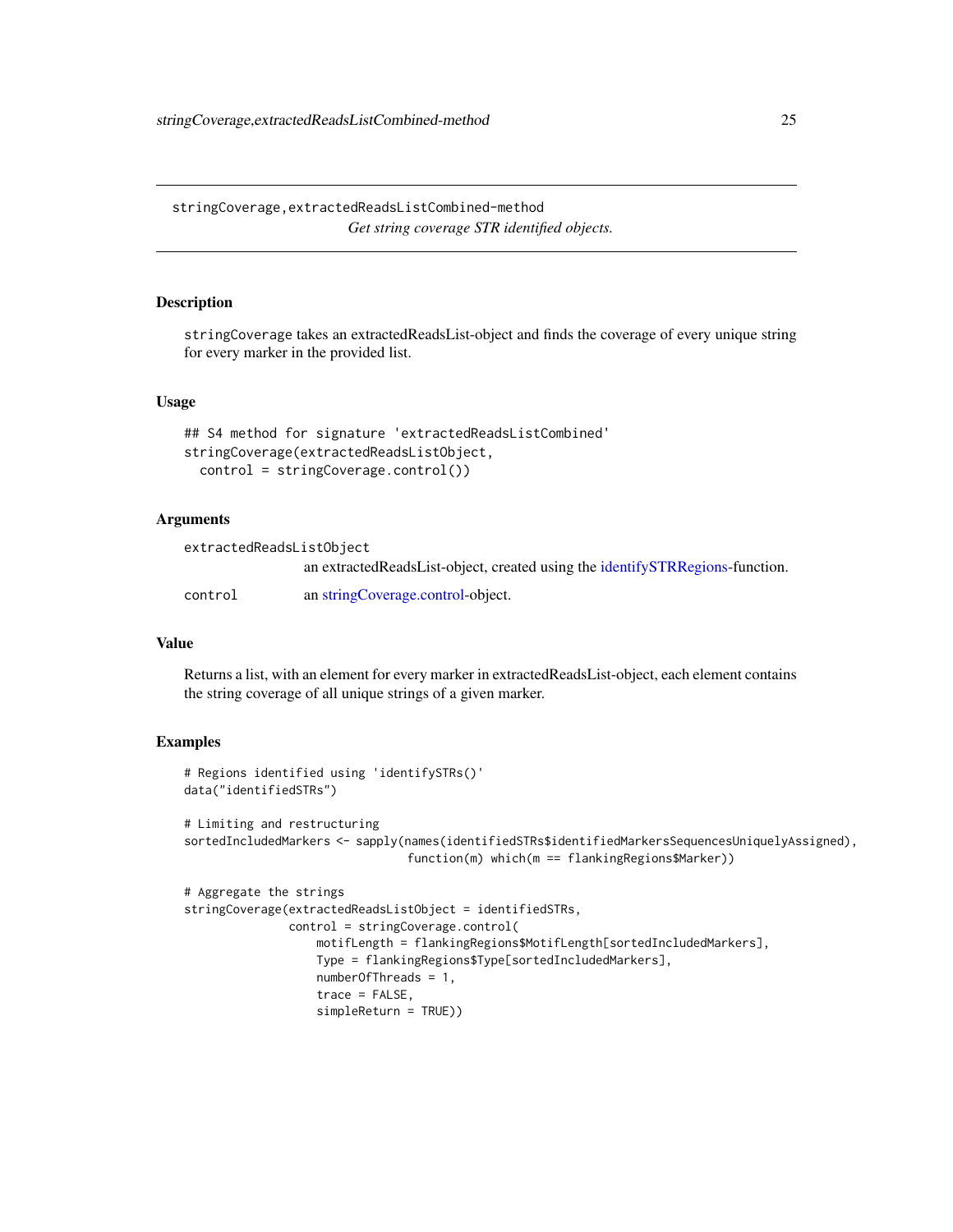<span id="page-25-0"></span>stringCoverage,extractedReadsListNonCombined-method *Get string coverage STR identified objects.*

## Description

stringCoverage takes an extractedReadsList-object and finds the coverage of every unique string for every marker in the provided list.

# Usage

```
## S4 method for signature 'extractedReadsListNonCombined'
stringCoverage(extractedReadsListObject,
 control = stringCoverage.control())
```
## Arguments

| extractedReadsListObject |                                                                              |
|--------------------------|------------------------------------------------------------------------------|
|                          | an extractedReadsList-object, created using the identifySTRRegions-function. |
| control                  | an string Coverage.control-object.                                           |

# Value

Returns a list, with an element for every marker in extractedReadsList-object, each element contains the string coverage of all unique strings of a given marker.

```
# Regions identified using 'identifySTRs()'
data("identifiedSTRs")
# Limiting and restructuring
sortedIncludedMarkers <- sapply(names(identifiedSTRs$identifiedMarkersSequencesUniquelyAssigned),
                                function(m) which(m == flankingRegions$Marker))
# Aggregate the strings
stringCoverage(extractedReadsListObject = identifiedSTRs,
               control = stringCoverage.control(
                   motifLength = flankingRegions$MotifLength[sortedIncludedMarkers],
                   Type = flankingRegions$Type[sortedIncludedMarkers],
                   numberOfThreads = 1,
                   trace = FALSE,
                   simpleReturn = TRUE))
```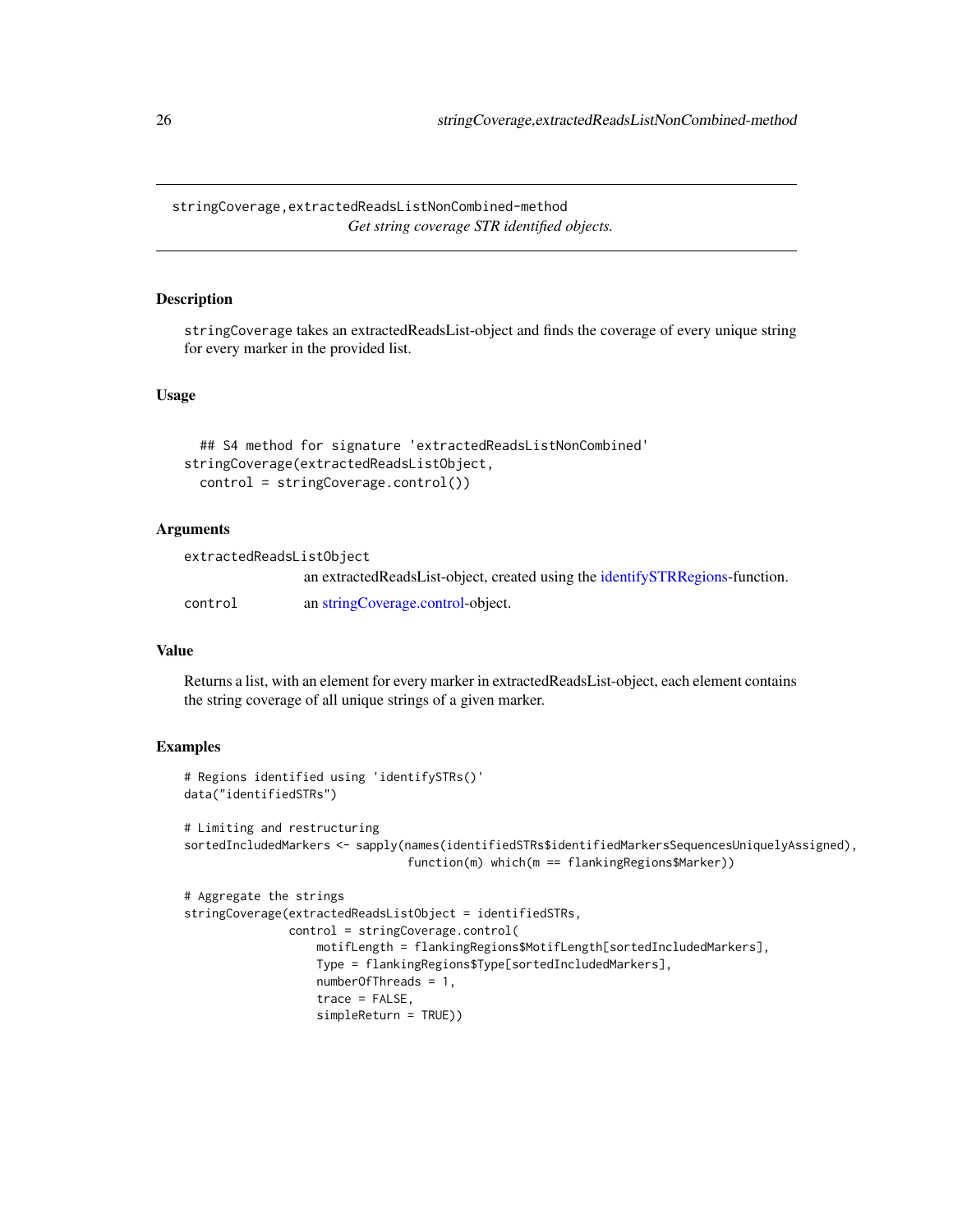<span id="page-26-0"></span>stringCoverage,extractedReadsListReverseComplement-method *Get string coverage STR identified objects.*

## Description

stringCoverage takes an extractedReadsList-object and finds the coverage of every unique string for every marker in the provided list.

# Usage

```
## S4 method for signature 'extractedReadsListReverseComplement'
stringCoverage(extractedReadsListObject,
 control = stringCoverage.control())
```
## Arguments

| extractedReadsListObject |                                                                              |
|--------------------------|------------------------------------------------------------------------------|
|                          | an extractedReadsList-object, created using the identifySTRRegions-function. |
| control                  | an string Coverage.control-object.                                           |

# Value

Returns a list, with an element for every marker in extractedReadsList-object, each element contains the string coverage of all unique strings of a given marker.

```
# Regions identified using 'identifySTRs()'
data("identifiedSTRs")
# Limiting and restructuring
sortedIncludedMarkers <- sapply(names(identifiedSTRs$identifiedMarkersSequencesUniquelyAssigned),
                                function(m) which(m == flankingRegions$Marker))
# Aggregate the strings
stringCoverage(extractedReadsListObject = identifiedSTRs,
               control = stringCoverage.control(
                   motifLength = flankingRegions$MotifLength[sortedIncludedMarkers],
                   Type = flankingRegions$Type[sortedIncludedMarkers],
                   numberOfThreads = 1,
                   trace = FALSE,
                   simpleReturn = TRUE))
```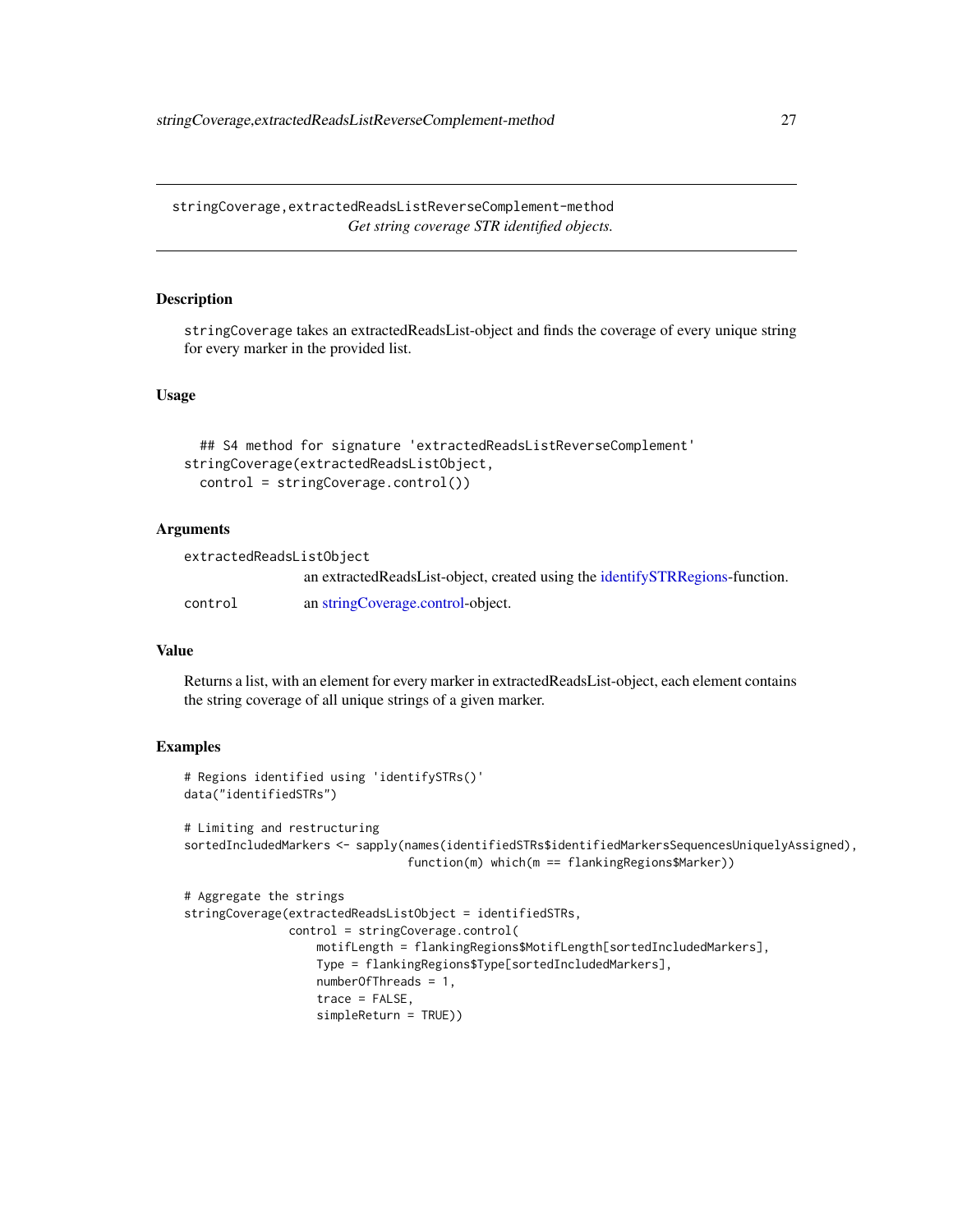```
stringCoverage.control
```
*String coverage coontrol object*

# Description

String coverage coontrol object

# Usage

```
stringCoverage.control(motifLength = 4, Type = "AUTOSOMAL",
 simpleReturn = TRUE, includeLUS = FALSE, numberOfThreads = 4L,
 meanFunction = mean, includeAverageBaseQuality = FALSE, trace = FALSE,
 uniquelyAssigned = TRUE)
```
# Arguments

| motifLength               | The motif lengths of each marker.                            |
|---------------------------|--------------------------------------------------------------|
| Type                      | The chromosome type of each marker (autosomal, X, or Y).     |
| simpleReturn              | TRUE/FALSE: Should the returned object be simplified?        |
| includeLUS                | TRUE/FALSE: Should the LUS of each region be calculated?     |
| numberOfThreads           |                                                              |
|                           | The number of cores used for parallelisation.                |
| meanFunction              | The function used to average the base qualities.             |
| includeAverageBaseQuality |                                                              |
|                           | Should the average base quality of the region be included?   |
| trace                     | TRUE/FALSE: Show trace?                                      |
| uniquelyAssigned          |                                                              |
|                           | TRUE/FALSE: Should regions not uniquely assigned be removed? |

#### Details

Control function for the 'stringCoverage' function. Sets default values for the parameters.

# Value

List of parameters used for the 'stringCoverage' function.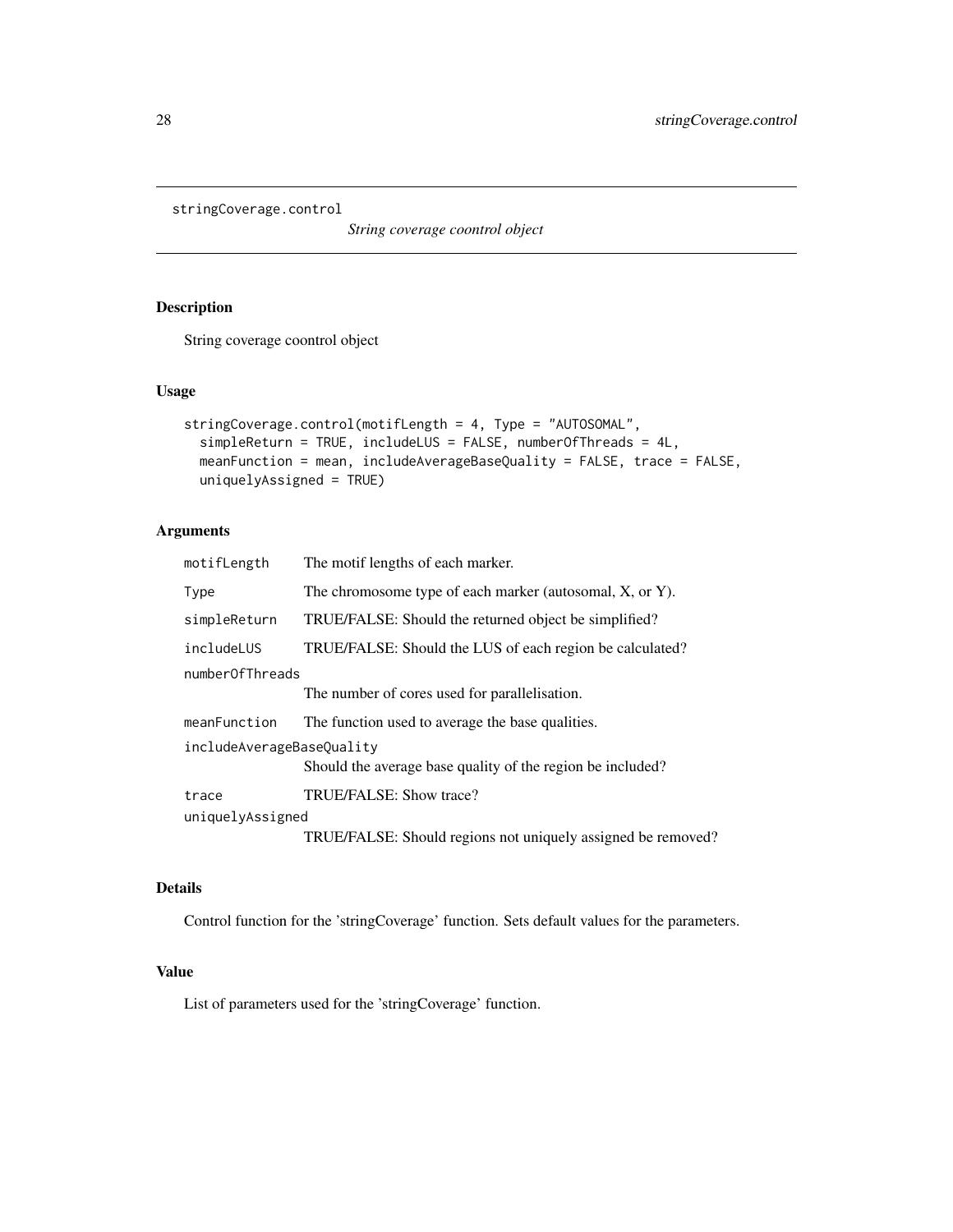<span id="page-28-0"></span>stringCoverageGenotypeList

*Combined string coverage and genotype information*

# Description

A merge of the [stringCoverageList](#page-28-2) and [genotypeList](#page-7-1) data.

# Usage

```
data("stringCoverageGenotypeList")
```
## Format

A list of [tibble'](#page-0-0)s one for each of the 10 markers containing the combined string coverage and genotypic information.

# Author(s)

Søren B. Vilsen <svilsen@math.aau.dk>

<span id="page-28-1"></span>stringCoverageGenotypeList-class

*Combined stringCoverage- and genotypeIdentifiedList*

#### Description

Merges a stringCoverageList with a genotypeIdentifiedList.

<span id="page-28-2"></span>stringCoverageList *Aggregated string coverage.*

#### Description

The aggregated string coverage of the [identifiedSTRs](#page-10-2) data, created by the [stringCoverage](#page-22-1) function.

# Usage

```
data("stringCoverageList")
```
## Format

A list of [tibble'](#page-0-0)s one for each of the 10 markers, showing the aggregated information on a stringby-string basis.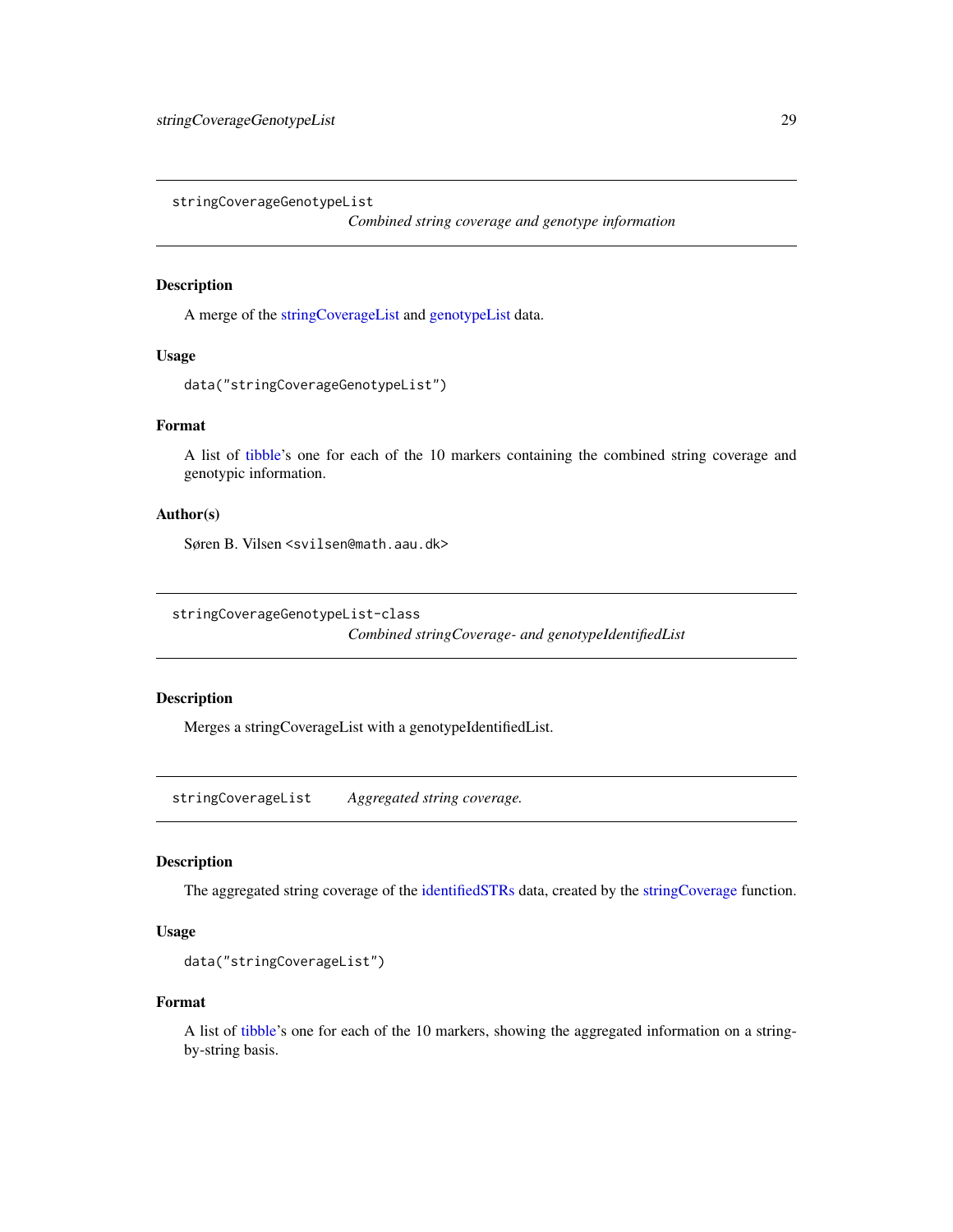# <span id="page-29-0"></span>Author(s)

Søren B. Vilsen <svilsen@math.aau.dk>

```
stringCoverageList-class
```
*A string coverage list*

# Description

A list of tibbles, one for every marker, used to contain the sequencing information of STR MPS data. The tibbles should include columns with the following names: "Marker", "BasePairs", "Allele", "Type", "MotifLength", "ForwardFlank", "Region", "ReverseFlank", "Coverage", "AggregateQuality", and "Quality".

stringCoverageNoiseList-class *Combined stringCoverage- and noiseIdentifiedList*

# Description

Merges a stringCoverageList with a noiseIdentifiedList

<span id="page-29-1"></span>STRMPSWorkflow *Workflow function*

#### Description

The function takes an input file and performs all preliminary analyses. The function creates a series of objects which can be further analysed. An output folder can be provided to store the objects as .RData-files.

## Usage

```
STRMPSWorkflow(input, output = NULL, continueCheckpoint = NULL,
 control = workflow.contrib()
```
# Arguments

| input              | A path to a . fastq-file.                                                                                   |
|--------------------|-------------------------------------------------------------------------------------------------------------|
| output             | A directory where output-files are stored.                                                                  |
| continueCheckpoint |                                                                                                             |
|                    | Choose a checkpoint to continue from in the workflow. If NULL the function<br>will run the entire workflow. |
| control            | Function controlling non-crucial parameters and other control functions.                                    |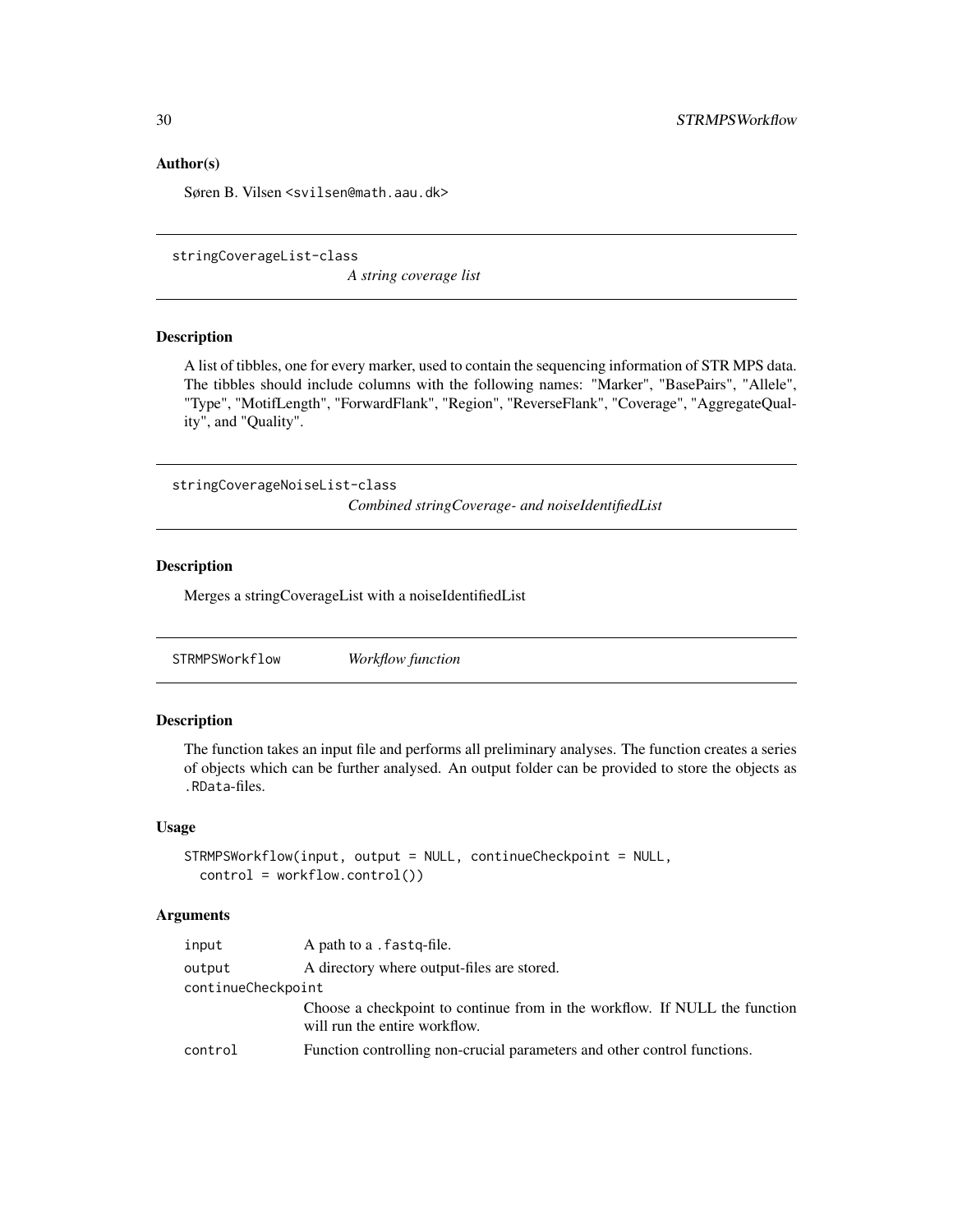## <span id="page-30-0"></span>Value

If 'output' not provided the function simply returns the stringCoverageList-object. If an output is provided the function will store ALL created objects at the output-path, i.e. nothing is returned.

#### Examples

```
readPath <- system.file('extdata', 'sampleSequences.fastq', package = 'STRMPS')
STRMPSWorkflow(readPath,
               control = workflow.control(restrictType = "Autosomal",
                                          numberOfThreads = 1)
               )
```
STRMPSWorkflowBatch *Batch wrapper for the workflow function*

#### Description

The function takes an input directory and performs the entire analysis workflow described in (ADD REF). The function creates a series of objects needed for further analyses and stores them at the output location.

#### Usage

```
STRMPSWorkflowBatch(input, output, ignorePattern = NULL,
  continueCheckpoint = NULL, control = workflow.control())
```
# Arguments

| input              | A directory where fast input-files are stored.                                                              |
|--------------------|-------------------------------------------------------------------------------------------------------------|
| output             | A directory where output-files are stored.                                                                  |
| ignorePattern      | A pattern parsed to grepl used to filter input strings.                                                     |
| continueCheckpoint |                                                                                                             |
|                    | Choose a checkpoint to continue from in the workflow. If NULL the function<br>will run the entire workflow. |
| control            | Function controlling non-crucial parameters and other control functions.                                    |

#### Value

If 'output' not provided the function simply returns the stringCoverageList-object. If an output is provided the function will store ALL created objects at the output-path, i.e. nothing is returned.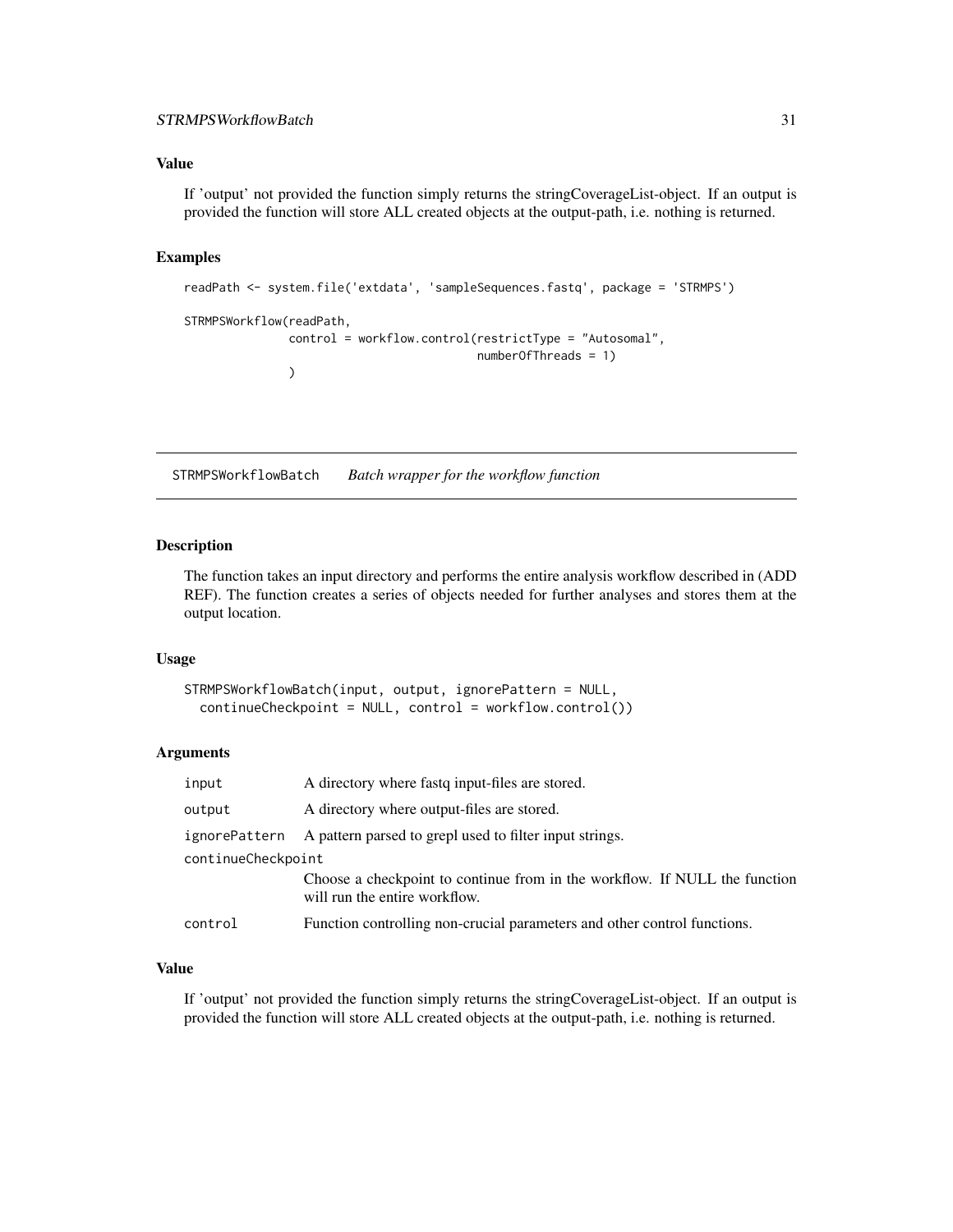<span id="page-31-0"></span>STRMPSWorkflowCollectStutters

*Collect stutters files*

# Description

Collects all stutter files created by the batch version of the [STRMPSWorkflow](#page-29-1) function.

#### Usage

```
STRMPSWorkflowCollectStutters(stutterDirectory, storeCollection = TRUE)
```
# Arguments

stutterDirectory

The out most directory containing all stutter files to be collected.

storeCollection

TRUE/FALSE: Should the collected tibble be stored? If 'FALSE' the tibble is returned.

## Value

If 'storeCollection' is TRUE nothing is returned, else the stutter collection is returned.

workflow.control *Workflow default options*

## Description

Control object for workflow function returning a list of default parameter options.

# Usage

```
workflow.control(numberOfMutations = 1, numberOfThreads = 4,
  createdThresholdSignal = 0.05, thresholdHomozygote = 0.4,
  internalTrace = FALSE, simpleReturn = TRUE, identifyNoise = FALSE,
  identifyStutter = FALSE, flankingRegions = NULL, useSTRaitRazor = FALSE,
  trimRegions = TRUE, restrictType = NULL, trace = TRUE,
  variantDatabase = NULL, reduceSize = FALSE)
```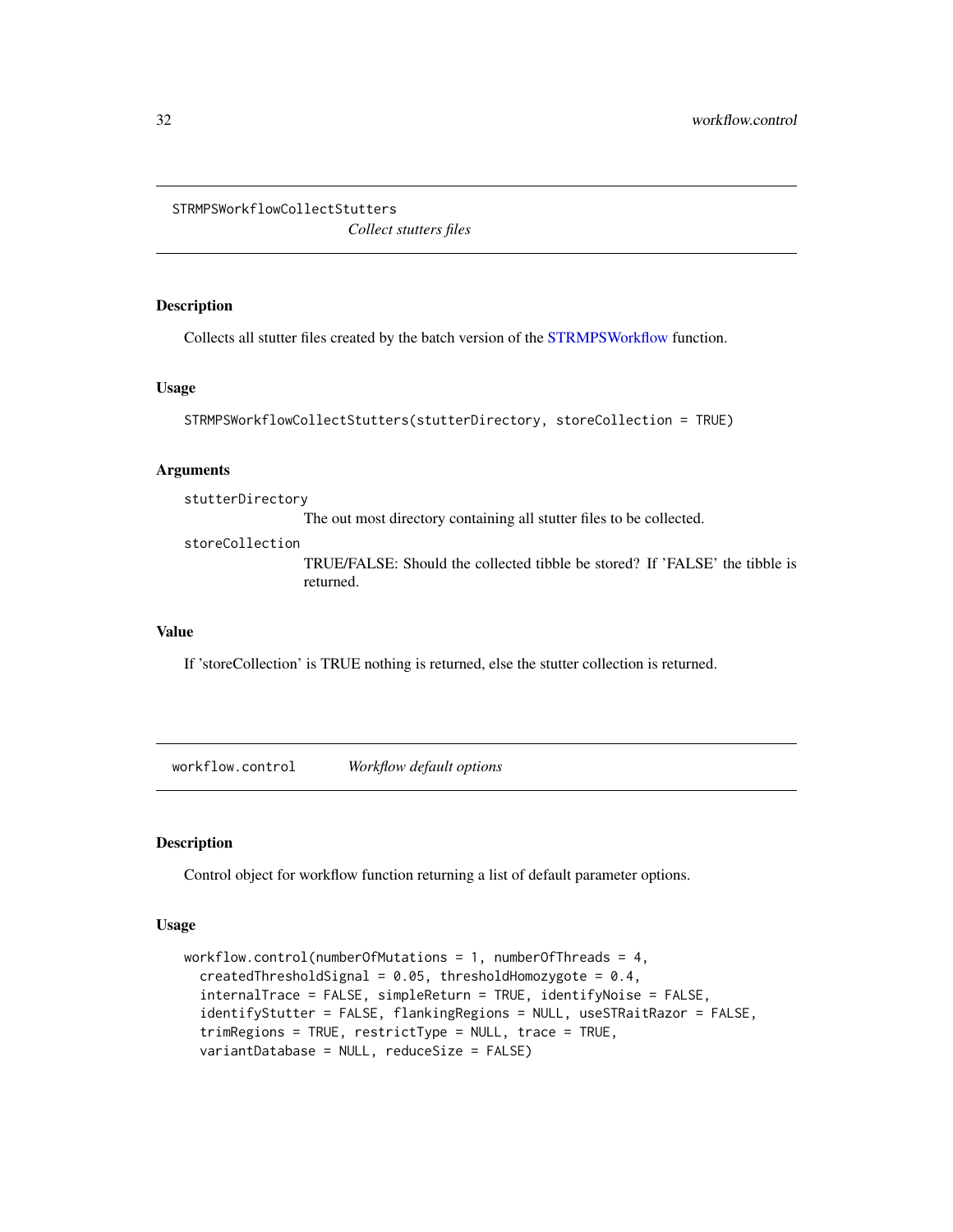## <span id="page-32-0"></span>**Arguments**

numberOfMutations The maximum number of mutations (base-calling errors) allowed during flanking region identification. numberOfThreads The number of threads used by either the [mclapply-](#page-0-0)function (stuck at '2' on windows) or STRaitRazor. createdThresholdSignal Noise threshold. thresholdHomozygote Homozygote threshold for genotype identiication. internalTrace Show trace. simpleReturn TRUE/FALSE: Should the regions be aggregated without including flanking regions? identifyNoise TRUE/FALSE: Should noise be identified. identifyStutter TRUE/FALSE: Should stutters be identified. flankingRegions The flanking regions used to identify the STR regions. If 'NULL' a default set is loaded and used. useSTRaitRazor TRUE/FALSE: Should the STRaitRazor command line tool (only linux is implemented) be used for flanking region identification. trimRegions TRUE/FALSE: Should the identified regions be further trimmed. restrictType A character vector specifying the marker 'Types' to be identified. trace TRUE/FALSE: Should a trace be shown? variantDatabase A [tibble](#page-0-0) of 'trusted' STR regions. reduceSize TRUE/FALSE: Should the size of the data-set be reduced using the quality and the variant database?

#### Value

List of default of options.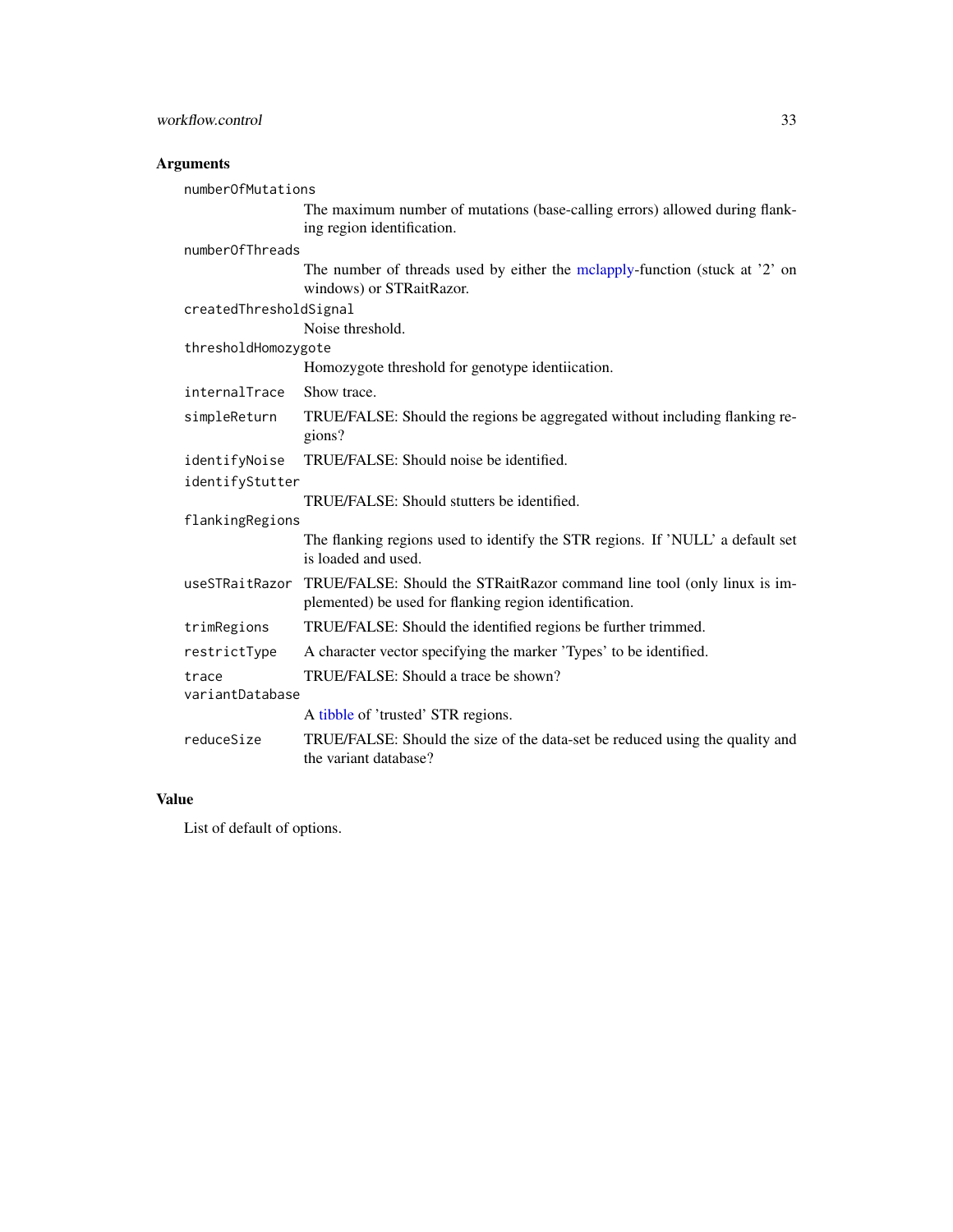# <span id="page-33-0"></span>Index

```
∗Topic data
    flankingRegions, 7
    genotypeList, 8
    identifiedSTRs, 11
    noiseList, 21
    stringCoverageGenotypeList, 29
    stringCoverageList, 29
BLMM, 3
extractedReadsList-class, 4
extractedReadsListCombined-class, 4
extractedReadsListNonCombined-class, 4
extractedReadsListReverseComplement-class,
        4
findNeighbours, 5
findNeighbours,stringCoverageGenotypeList-method,
        5
6
findStutter,stringCoverageGenotypeList-method,
stringCoverage, 9–12, 18–20, 23, 29
        7
flankingRegions, 7
genotypeIdentifiedList-class, 8
genotypeList, 8, 29
getGenotype, 8, 9, 18
getGenotype,stringCoverageList-method,
        10
identifiedSTRs, 11, 29
identifyNoise, 11, 19–21
identifyNoise,stringCoverageList-method,
        12
identifySTRRegions, 11, 13, 16, 23–27
identifySTRRegions,character-method,
        14
identifySTRRegions,ShortReadQ-method,
        15
identifySTRRegions.control, 13, 14, 16,
        16
                                               mclapply, 33
                                               mergeGenotypeStringCoverage, 17
                                               mergeGenotypeStringCoverage,genotypeIdentifiedList-method,
                                                        18
                                               mergeNoiseStringCoverage, 19
                                               mergeNoiseStringCoverage,noiseIdentifiedList-method,
                                                        20
                                               neighbourList-class, 21
                                               noiseIdentifiedList-class, 21
                                               noiseList, 21
                                               phredQualityProbability, 22
                                               phredQualityScore, 22
                                               solexaQualityProbability
                                                        (phredQualityProbability), 22
                                               solexaQualityScore (phredQualityScore),
                                                        22
                                               stringCoverage,extractedReadsList-method,
                                                        24
                                               stringCoverage,extractedReadsListCombined-method,
                                                        25
                                               stringCoverage,extractedReadsListNonCombined-method,
                                                        26
                                               stringCoverage,extractedReadsListReverseComplement-method,
                                                        27
                                               stringCoverage.control, 23–27, 28
                                               stringCoverageGenotypeList, 29
                                               stringCoverageGenotypeList-class, 5–7,
                                                        29
                                               stringCoverageList, 8, 21, 29, 29
                                               stringCoverageList-class, 30
                                               stringCoverageNoiseList-class, 30
                                               STRMPSWorkflow, 30, 32
                                               STRMPSWorkflowBatch, 31
                                               STRMPSWorkflowCollectStutters, 32
                                               tibble, 8, 21, 29, 33
```